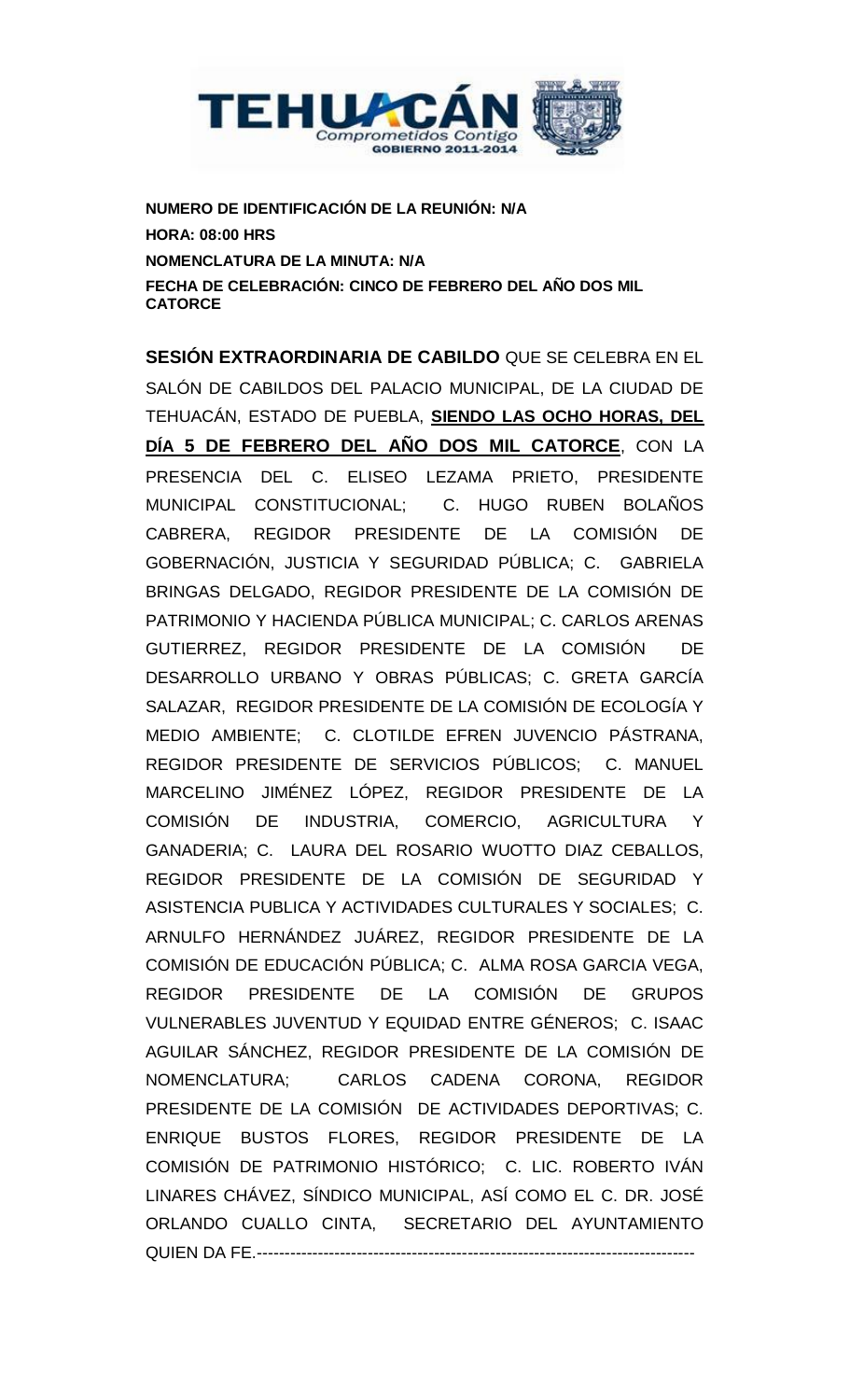SE INFORMA QUE NO SE ENCUENTRA PRESENTE EN ESTA SESIÓN DE CABILDO EL REGIDOR: ISAAC AGUILAR SÁNCHEZ.

UNA VEZ QUE SE HA PASADO LISTA DE ASISTENCIA SE INFORMA LO SIGUIENTE:

SEÑOR PRESIDENTE LE COMUNICO QUE SE ENCUENTRAN 13 DE LOS MIEMBROS DEL CABILDO, POR LO ANTERIOR SE DECLARA EL QUÓRUM LEGAL PARA CONTINUAR CON LA PRESENTE SESIÓN DE CABILDO.

EL DR. JOSÉ ORLANDO CUALLO, SOLICITA AL CABILDO SU AUTORIZACIÓN PARA MODIFICAR EL ORDEN DEL DÍA, PARA AGREGAR UN DICTAMEN POR PARTE DE LA COMISIÓN DE PATRIMONIO Y HACIENDA PÚBLICA MUNICIPAL. **EL CABILDO AUTORIZA SE INCLUYA EN EL ORDEN DEL DÍA DICHO PUNTO.** 

EL DR. JOSÉ ORLANDO CUALLO CINTA, PROCEDE A DAR LECTURA AL ORDEN DEL DÍA, MISMA QUE CONTIENE LOS SIGUIENTES PUNTOS:

### **1.- APERTURA DE LA SESIÓN**

#### **2.- LISTA DE ASISTENCIA**

### **3.- DECLARATORIA DEL QUÓRUM**

#### **4.- LECTURA Y FIRMA DEL ACTA DE LA SESIÓN ANTERIOR**

#### **5.- PRESIDENCIA**

 ANÁLISIS, DISCUSIÓN Y EN SU CASO APROBACIÓN DEL PETITORIO QUE CONTIENE LA AUTORIZACIÓN PARA NOMBRAR AL TEATRO AL AIRE LIBRE DEL COMPLEJO CULTURAL EL CALVARIO, COMO RECINTO OFICIAL A FIN DE QUE SE CELEBRE EN ÉL LA SESIÓN PÚBLICA Y SOLEMNE CON MOTIVO DEL TERCER INFORME DE GOBIERNO DE LA PRESENTE ADMINISTRACIÓN 2011-2014.

#### **6.- COMISIÓN DE DESARROLLO URBANO Y OBRAS PÚBLICAS**

- DICTAMEN QUE REFORMA Y ADICIONA EL ACUERDO DE CABILDO DE FECHA 28 DE FEBRERO DE 2012, QUE DETERMINA EL LISTADO DE PRIORIDAD DE OBRAS Y ACCIONES QUE SERÁN FINANCIADOS CON<br>RECURSOS PROVENIENTES DEL RAMO 33 INSERTADAS EN LOS RECURSOS PROVENIENTES DEL RAMO 33 PROGRAMAS DEL FONDO DE INFRAESTRUCTURA MUNICIPAL Y FONDO DE APORTACIONES PARA EL FORTALECIMIENTO DE LOS MUNICIPIOS; RECURSOS DEL RAMO 20 INSERTADAS EN EL PROGRAMA HÁBITAT Y PROGRAMA DE RESCATE DE ESPACIOS PÚBLICOS.
- DICTAMEN QUE REFORMA Y ADICIONA EL ACUERDO DE CABILDO DE FECHA 12 DE ABRIL DE 2013, QUE DETERMINA EL LISTADO DE PRIORIDAD DE OBRAS Y ACCIONES QUE SERÁN FINANCIADOS CON RECURSOS PROVENIENTES DEL RAMO 33 INSERTADAS EN LOS PROGRAMAS DEL FONDO DE INFRAESTRUCTURA MUNICIPAL Y FONDO DE APORTACIONES PARA EL FORTALECIMIENTO DE LOS MUNICIPIOS; RECURSOS DEL RAMO 20 INSERTADAS EN EL PROGRAMA HÁBITAT Y PROGRAMA DE RESCATE DE ESPACIOS PÚBLICOS.

#### **6.- COMISIÓN DE PATRIMONIO Y HACIENDA PÚBLICA MUNICIPAL.-**

 ANÁLISIS, DISCUSIÓN Y EN SU CASO APROBACIÓN DEL DICTAMEN MEDIANTE EL CUAL SE SOLICITA SE APRUEBE EL OTORGAR UN DESCUENTO DEL 50 % EN EL COBRO DE REFRENDOS DE LICENCIAS DE FUNCIONAMIENTO A APLICARSE DE MANERA RETROACTIVA AL 1º DE FEBRERO DEL 2014 Y HASTA EL 14 DE FEBRERO DEL AÑO EN CURSO.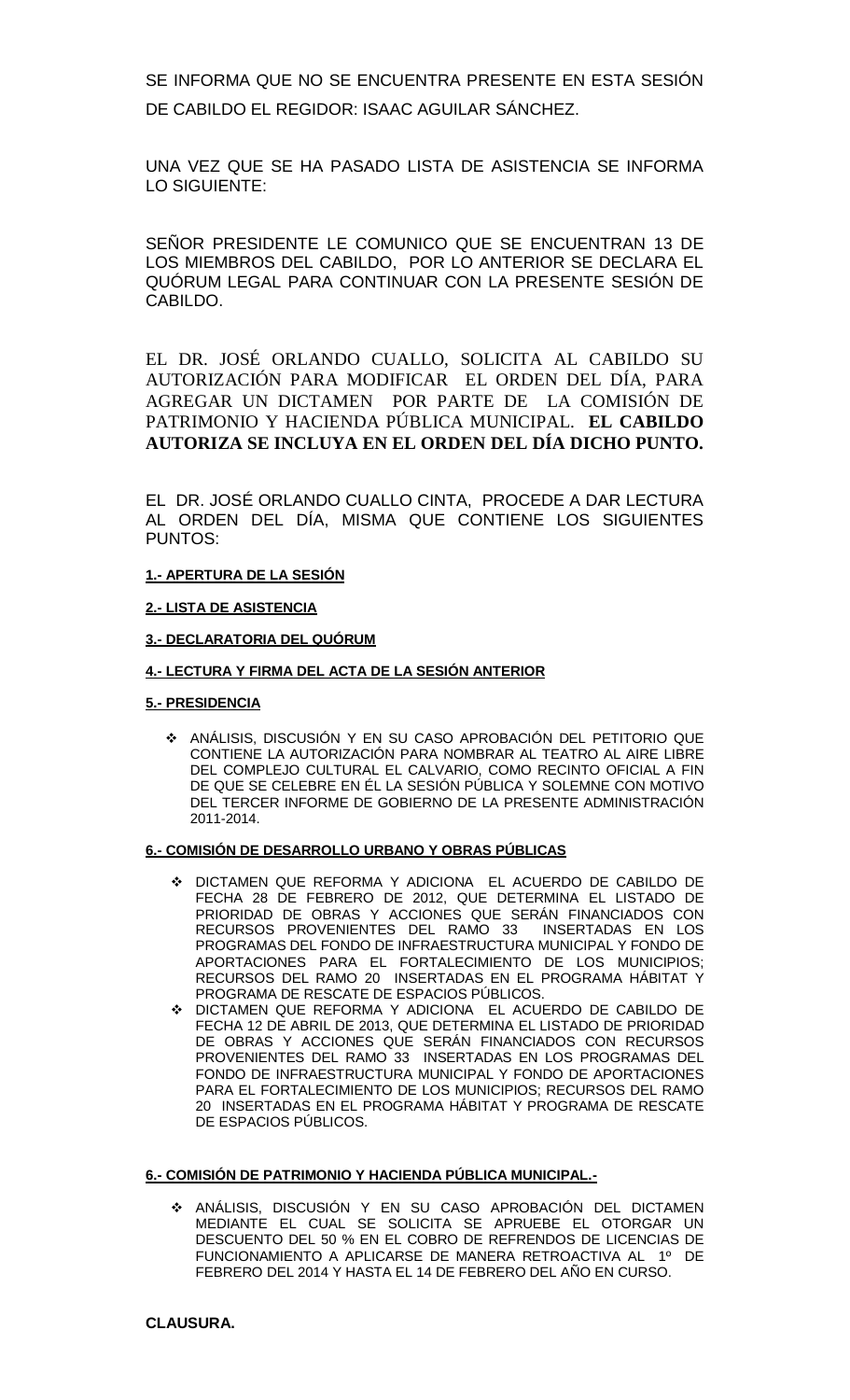PASAMOS AL PUNTO DE: LECTURA Y FIRMA DE ACTA DE LA SESIÓN ANTERIOR

EN ESTOS MOMENTOS EL DR. JOSÉ ORLANDO CUALLO CINTA, PROCEDE A DAR LECTURA AL ACTA ANTERIOR UNA VEZ TERMINADA LA LECTURA SE PROCEDE A REGIDORES PARA SU FIRMA CORRESPONDIENTE.

LOS REGIDORES ALMA ROSA GARCÍA VEGA Y ENRIQUE BUSTOS FLORES, SE NIEGAN A FIRMAR EL ACTA.

**PRESIDENCIA.- ANÁLISIS, DISCUSIÓN Y EN SU CASO APROBACIÓN DEL PETITORIO QUE CONTIENE LA AUTORIZACIÓN PARA NOMBRAR AL TEATRO AL AIRE LIBRE DEL COMPLEJO CULTURAL EL CALVARIO, COMO RECINTO OFICIAL A FIN DE QUE SE CELEBRE EN ÉL LA SESIÓN PÚBLICA Y SOLEMNE CON MOTIVO DEL TERCER INFORME DE GOBIERNO DE LA PRESENTE ADMINISTRACIÓN 2011- 2014.**

SEÑOR PRESIDENTE, TIENE USTED EL USO DE LA PALABRA.

EL C. ELISEO LEZAMA PRIETO, PROCEDE A DAR LECTURA AL PETITORIO CORRESPONDIENTE, MISMO QUE A LA LETRA DICE:

"… HONORABLE CABILDO:

**EL SUSCRITO** C. ELISEO LEZAMA PRIETO, PRESIDENTE MUNICIPAL CONSTITUCIONAL DE TEHUACÁN, PUEBLA**; CON LAS FACULTADES QUE ME CONFIERE EL ARTÍCULO 78 Y 91 DE LA LEY ORGÁNICA MUNICIPAL DEL ESTADO DE PUEBLA, TOMANDO EN CONSIDERACIÓN LOS ARGUMENTOS DE HECHO Y DE DERECHO QUE EN EL PRESENTE SE VIERTEN, SOMETO A USTEDES PARA SU ANÁLISIS, DISCUSIÓN Y EN SU CASO APROBACIÓN EL PRESENTE PETITORIO,** PARA QUE EL TEATRO MANUEL MIER Y TERÁN DEL COMPLEJO CULTURAL EL CALVARIO, SEA DECLARADO RECINTO OFICIAL PARA EL DÍA 07 DE FEBRERO DEL AÑO EN CURSO, CON MOTIVO DEL TERCER INFORME DE GOBIERNO. **LO ANTERIOR CON BASE EN LOS SIGUIENTES:**

### **C O N S I D E R A N D O S**

- 1. QUE COMO LO DISPONE EL ARTÍCULO 115 DE LA CONSTITUCIÓN POLÍTICA DE LOS ESTADOS UNIDOS MEXICANOS, EL MUNICIPIO ES LA BASE DE LA ORGANIZACIÓN POLÍTICA Y ADMINISTRATIVA DE NUESTRA NACIÓN Y SE ERIGE COMO UN NIVEL DE GOBIERNO.
- 2. QUE EN TÉRMINOS DE LO QUE DISPONE EL ARTÍCULO 103 DE LA CONSTITUCIÓN POLÍTICA DEL ESTADO LIBRE Y SOBERANO DE PUEBLA, EL MUNICIPIO LIBRE CONSTITUYE LA CÉLULA DE LA ORGANIZACIÓN POLÍTICA Y ADMINISTRATIVA DEL ESTADO.
- 3. QUE EL ARTÍCULO 90 DE LA LEY ORGÁNICA MUNICIPAL DEL ESTADO DE PUEBLA, MANIFIESTA QUE LOS AYUNTAMIENTOS ESTARÁN PRESIDIDOS POR UN PRESIDENTE MUNICIPAL, QUE SERÁ ELECTO EN LOS TÉRMINOS DE LA CONSTITUCIÓN POLÍTICA DEL ESTADO LIBRE Y SOBERANO DE PUEBLA, LAS DISPOSICIONES APLICABLES DE LA LEGISLACIÓN ELECTORAL, Y ESTA LEY.
- **4. QUE EL ARTICULO 91 FRACCIÓN LI DE LA LEY ORGÁNICA MUNICIPAL, ESTABLECE QUE SON OBLIGACIONES** ATRIBUCIONES DEL PRESIDENTE MUNICIPAL, ENTRE OTRAS, DAR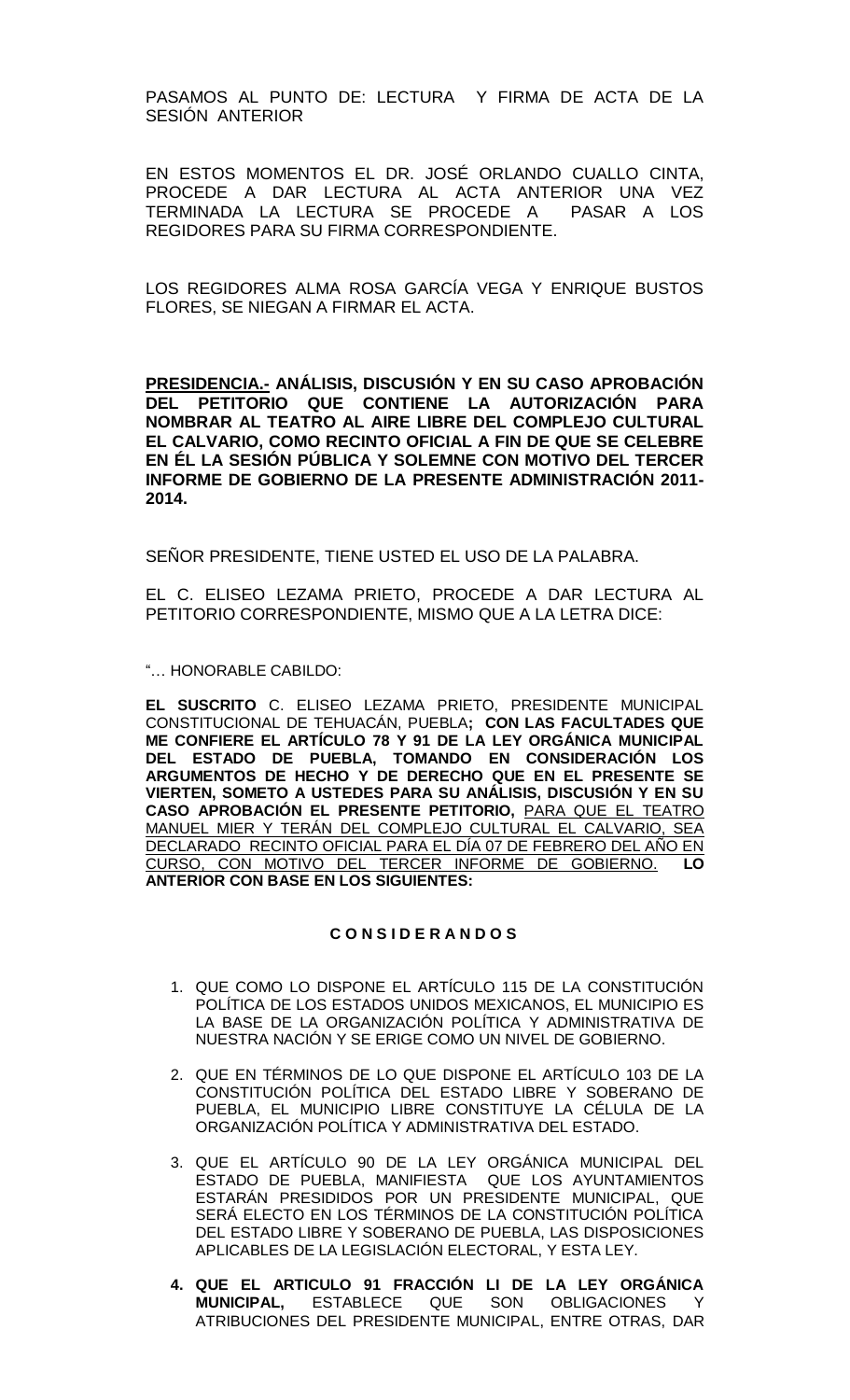LECTURA, EN SESIÓN PÚBLICA Y SOLEMNE, DENTRO DE LOS PRIMEROS QUINCE DÍAS DEL MES DE FEBRERO DE CADA AÑO, AL INFORME POR ESCRITO QUE RINDA EL AYUNTAMIENTO QUE PRESIDE, SOBRE LA SITUACIÓN QUE GUARDA LA ADMINISTRACIÓN PÚBLICA MUNICIPAL, LOS AVANCES Y LOGROS DEL PLAN DE DESARROLLO MUNICIPAL, Y LAS LABORES REALIZADAS EN EL AÑO PRÓXIMO ANTERIOR. DE DICHO INFORME SE ENVIARÁ COPIA AL CONGRESO DEL ESTADO Y AL GOBERNADOR;

- **5.** QUE EL ARTÍCULO 110 DE LA LEY ANTES CITADA ESTABLECE QUE LOS PRESIDENTES MUNICIPALES, AL RENDIR SU INFORME ANUAL SOBRE EL ESTADO GENERAL QUE GUARDA LA ADMINISTRACIÓN PÚBLICA MUNICIPAL, HARÁN MENCIÓN EXPRESA DE LAS DECISIONES ADOPTADAS PARA LA EJECUCIÓN DEL RESPECTIVO PLAN DE DESARROLLO MUNICIPAL Y LOS PROGRAMAS DERIVADOS DE ÉSTE, ASÍ COMO DE LAS ACCIONES Y RESULTADOS DE SU EJECUCIÓN. ESTA INFORMACIÓN DEBERÁ RELACIONARSE, EN LO CONDUCENTE, CON EL CONTENIDO DE LA CUENTA PÚBLICA MUNICIPAL, PARA PERMITIR QUE LAS INSTANCIAS COMPETENTES, ANALICEN LAS MISMAS, CON RELACIÓN A LOS OBJETIVOS Y PRIORIDADES DE LA PLANEACIÓN MUNICIPAL.
- **6.** QUE EL ARTICULO 78 FRACCIÓN XXVI DE LA LEY ORGÁNICA MUNICIPAL, ESTABLECE QUE SON ATRIBUCIONES DEL AYUNTAMIENTO, ENTRE OTRAS, DESIGNAR A AQUÉL DE SUS INTEGRANTES QUE DARÁ CONTESTACIÓN AL INFORME QUE SOBRE EL ESTADO DE LA ADMINISTRACIÓN PÚBLICA MUNICIPAL DEBERÁ RENDIR EL PRESIDENTE MUNICIPAL DE MANERA ANUAL;

EN MERITO DE LO ANTERIORMENTE EXPUESTO Y FUNDADO, SOMETO A CONSIDERACIÓN Y APROBACIÓN DE ESTE CUERPO EDILICIO, EL PRESENTE:

### **P E T I T O R I O**

**PRIMERO.-** SE DECLARE RECINTO OFICIAL LAS INSTALACIONES DEL TEATRO MANUEL MIER Y TERÁN DEL COMPLEJO CULTURAL EL CALVARIO EL DÍA 07 DE FEBRERO DEL 2014, A EFECTO DE QUE SE REALICE LA SESIÓN PÚBLICA Y SOLEMNE CON MOTIVO DEL TERCER INFORME ANUAL QUE RENDIRÉ SOBRE EL ESTADO GENERAL QUE GUARDA LA ADMINISTRACIÓN PÚBLICA MUNICIPAL.

**SEGUNDO.-** EN CUMPLIMIENTO AL ARTÍCULO 78 FRACCIÓN XXVI DE LA LEY ORGÁNICA MUNICIPAL, SE DESIGNE A LA REGIDORA **LAURA DEL ROSARIO WUOTTO DIAZ CEBALLOS** PARA QUE DÉ CONTESTACIÓN A DICHO INFORME.- ATENTAMENTE.- "TEHUACÁN, COMPROMETIDOS CONTIGO".- 05 DE FEBRERO DEL 2014.- **ELISEO LEZAMA PRIETO.- PRESIDENTE MUNICIPAL CONSTITUCIONAL.- FIRMA ILEGIBLE".**

SEÑOR PRESIDENTE MUNICIPAL, REGIDORES Y SINDICO MUNICIPAL, EN VOTACIÓN SE LES CONSULTA SI SE APRUEBA LA PROPUESTA PRESENTADA EN CUESTIÓN, LOS QUE ESTÉN POR LA AFIRMATIVA SÍRVANSE MANIFESTARLO LEVANTANDO LA MANO.

HABIÉNDOSE ANALIZADO AMPLIAMENTE EL CONTENIDO DEL DICTAMEN DE REFERENCIA, POR MAYORÍA CON 13 VOTOS A FAVOR, POR PARTE DE LOS INTEGRANTES DEL HONORABLE CABILDO, SE DETERMINA EL SIGUIENTE:

# **A C U E R D O**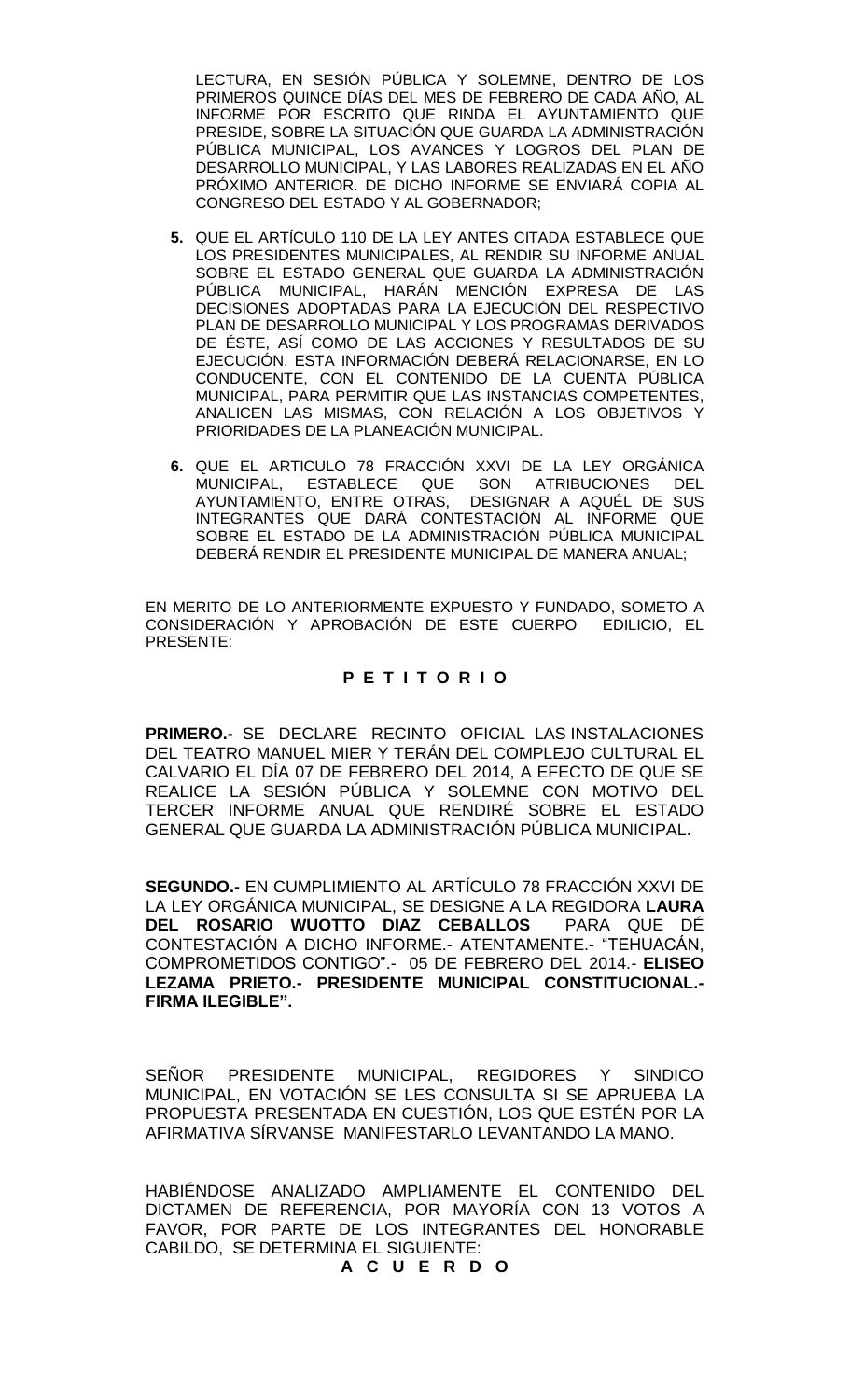**PRIMERO.- SE DECLARA RECINTO OFICIAL LAS INSTALACIONES DEL TEATRO MANUEL MIER Y TERÁN DEL COMPLEJO CULTURAL EL CALVARIO EL DÍA 07 DE FEBRERO DEL 2014**, A EFECTO DE QUE SE REALICE LA **SESIÓN PÚBLICA Y SOLEMNE CON MOTIVO DEL TERCER INFORME ANUAL QUE RENDIRÉ SOBRE EL ESTADO GENERAL QUE GUARDA LA ADMINISTRACIÓN PÚBLICA MUNICIPAL.**

**SEGUNDO.-** EN CUMPLIMIENTO AL ARTÍCULO 78 FRACCIÓN XXVI DE LA LEY ORGÁNICA MUNICIPAL, SE DESIGNE A LA REGIDORA **LAURA DEL ROSARIO WUOTTO DIAZ CEBALLOS** PARA QUE DÉ CONTESTACIÓN A DICHO INFORME.

LO ANTERIOR CON FUNDAMENTO EN LOS DISPOSITIVOS LEGALES INVOCADOS EN EL PETITORIO DE REFERENCIA.

**COMISIÓN DE DESARROLLO URBANO Y OBRAS PÚBLICAS.- DICTAMEN QUE REFORMA Y ADICIONA EL ACUERDO DE CABILDO DE FECHA 28 DE FEBRERO DE 2012, QUE DETERMINA EL LISTADO DE PRIORIDAD DE OBRAS Y ACCIONES QUE SERÁN FINANCIADOS CON RECURSOS PROVENIENTES DEL RAMO 33 INSERTADAS EN LOS PROGRAMAS DEL FONDO DE INFRAESTRUCTURA MUNICIPAL Y FONDO DE APORTACIONES PARA EL FORTALECIMIENTO DE LOS MUNICIPIOS; RECURSOS DEL RAMO 20 INSERTADAS EN EL PROGRAMA HÁBITAT Y PROGRAMA DE RESCATE DE ESPACIOS PÚBLICOS.**

SEÑOR REGIDOR TIENE USTED EL USO DE LA PALABRA.

EL C. CARLOS ARENAS GUTIÉRREZ, PROCEDE A DAR LECTURA AL DICTAMEN CORRESPONDIENTE, MISMO QUE A LA LETRA DICE:

"… TEHUACÁN, PUEBLA; A 04 DE FEBRERO DE 2014.

#### **HONORABLE CABILDO:**

**LOS SUSCRITOS C. ARQ. CARLOS ARENAS GUTIÉRREZ; C. GABRIELA BRINGAS DELGADO Y C. GRETA GARCÍA SALAZAR, MIEMBROS INTEGRANTES DE LA** COMISIÓN DE DESARROLLO URBANO Y OBRAS PUBLICAS**; DEL HONORABLE AYUNTAMIENTO DEL MUNICIPIO DE TEHUACÁN, PUEBLA; EN USO DE LAS FACULTADES QUE NOS CONFIERE EL ARTÍCULO 78 FRACCIÓN V, DE LA LEY ORGÁNICA MUNICIPAL, SOMETEMOS A LA CONSIDERACIÓN DE ESTE HONORABLE CUERPO COLEGIADO EL PRESENTE DICTAMEN MEDIANTE EL CUAL SE DETERMINA:**  DICTAMEN QUE REFORMA Y ADICIONA EL ACUERDO DE CABILDO DE FECHA 28 DE FEBRERO DE 2012, QUE DETERMINA EL LISTADO DE PRIORIDAD DE OBRAS Y ACCIONES QUE SERÁN FINANCIADOS CON RECURSOS PROVENIENTES DEL RAMO 33 INSERTADAS EN LOS PROGRAMAS DEL FONDO DE INFRAESTRUCTURA MUNICIPAL Y FONDO DE APORTACIONES PARA EL FORTALECIMIENTO DE LOS MUNICIPIOS; RECURSOS DEL RAMO 20 INSERTADAS EN EL PROGRAMA HÁBITAT Y PROGRAMA DE RESCATE DE ESPACIOS PÚBLICOS; **PROGRAMA DE ASIGNACIÓN DE RECURSOS DERIVADOS DEL PAGO DE DERECHOS DE AGUA (PRODDER), SUBSIDIO PARA LA SEGURIDAD PÚBLICA DE LOS MUNICIPIOS (SUBSEMUN), CONSEJO NACIONAL PARA LA CULTURA Y LAS ARTES (CONACULTA), COMISION NACIONAL DE CULTURA FÍSICA Y**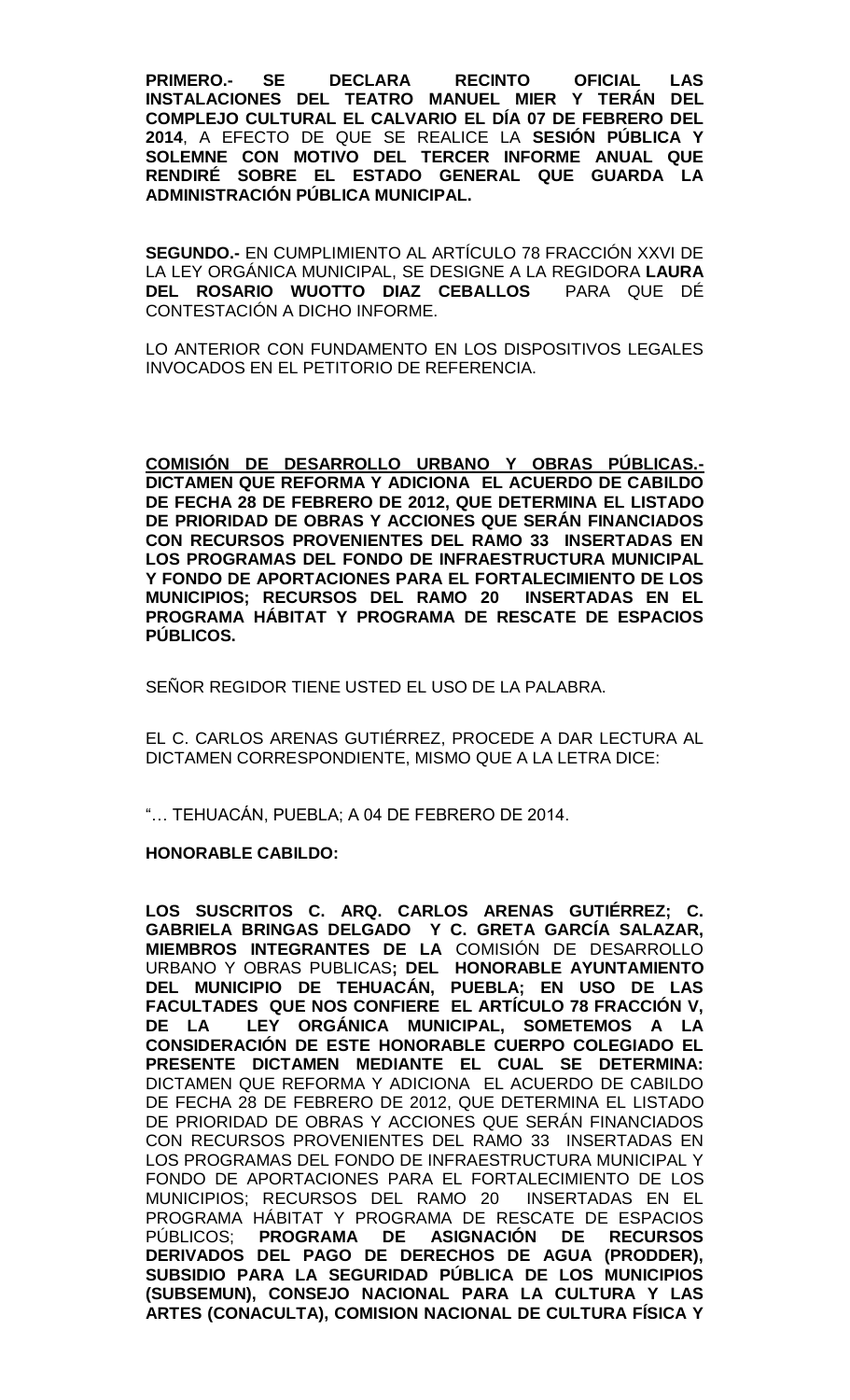**DEPORTE (CONADE),** TODOS ELLOS DEL PRESUPUESTO DE EGRESOS DE LA FEDERACIÓN PARA EL EJERCICIO FISCAL DE 2012 Y DEL PROGRAMA DIRECTO 2012, **CONSTITUIDOS A FAVOR DE ESTE MUNICIPIO DE TEHUACÁN, PUEBLA; POR LO QUE:**

### C O N S I D E R A N D O

I.- QUE EL PÁRRAFO PRIMERO DE LA FRACCIÓN II DEL ARTÍCULO 115, DE LA CONSTITUCIÓN POLÍTICA DE LOS ESTADOS UNIDOS MEXICANOS, DETERMINA QUE LOS AYUNTAMIENTOS TENDRÁN FACULTADES PARA APROBAR, DE ACUERDO CON LAS LEYES EN MATERIA MUNICIPAL QUE DEBERÁN EXPEDIR LAS LEGISLATURAS DE LOS ESTADOS, LOS BANDOS DE POLICÍA Y BUEN GOBIERNO, LOS REGLAMENTOS, CIRCULARES Y DISPOSICIONES ADMINISTRATIVAS DE OBSERVANCIA GENERAL DENTRO DE SUS RESPECTIVAS JURISDICCIONES, QUE ORGANICEN LA ADMINISTRACIÓN PÚBLICA MUNICIPAL, REGULEN LAS MATERIAS, PROCEDIMIENTOS, FUNCIONES Y SERVICIOS PÚBLICOS DE SUS COMPETENCIA Y ASEGUREN LA PARTICIPACIÓN CIUDADANA Y VECINAL; MISMA DISPOSICIÓN QUE ES TRASLADADA A LA FRACCIÓN III DEL ARTÍCULO 105, DE LA CONSTITUCIÓN POLÍTICA DEL ESTADO LIBRE Y SOBERANO DE PUEBLA;

II.- QUE LA FRACCIÓN IV DEL ARTÍCULO 78, DE LA LEY ORGÁNICA MUNICIPAL, DETERMINA QUE SON ATRIBUCIONES DE LOS AYUNTAMIENTOS EXPEDIR BANDOS DE POLICÍA Y GOBIERNO, REGLAMENTOS, CIRCULARES Y DISPOSICIONES ADMINISTRATIVAS DE OBSERVANCIA GENERAL, REFERENTES A SU ORGANIZACIÓN, FUNCIONAMIENTO, SERVICIOS PÚBLICOS QUE DEBAN PRESTAR Y DEMÁS ASUNTOS DE SU COMPETENCIA, SUJETÁNDOSE A LAS BASES NORMATIVAS ESTABLECIDAS POR LA CONSTITUCIÓN POLÍTICA DEL ESTADO LIBRE Y SOBERANO DE PUEBLA, VIGILANDO LA OBSERVANCIA Y APLICACIÓN;

III.- QUE LA FRACCIÓN XVIII DEL ARTÍCULO REFERIDO EN EL CONSIDERANDO ANTERIOR DISPONE QUE SON ATRIBUCIONES DEL AYUNTAMIENTO PROMOVER CUANTO ESTIME CONVENIENTE PARA EL PROGRESO ECONÓMICO, SOCIAL Y CULTURAL DEL MUNICIPIO Y ACORDAR LA REALIZACIÓN DE OBRAS PÚBLICAS QUE FUEREN NECESARIAS;

IV.- QUE EL ARTÍCULO 89, DE LA LEY ORGÁNICA MUNICIPAL, DETERMINA QUE LAS MISMAS DISPOSICIONES SERÁN OBSERVADAS PARA EL CASO QUE SEA NECESARIO HACER UNA REFORMA O ADICIÓN A CUALQUIERA DE LOS ORDENAMIENTOS APROBADOS POR EL AYUNTAMIENTO RESPECTIVO;

V.- QUE EL ARTÍCULO 92 FRACCIÓN VII, DE LA LEY ANTERIORMENTE CITADA, FACULTA Y OBLIGA A LOS REGIDORES A FORMULAR AL AYUNTAMIENTO LAS PROPUESTAS DE ORDENAMIENTOS EN ASUNTOS MUNICIPALES Y PROMOVER TODO LO QUE CREAN CONVENIENTE AL BUEN SERVICIO PÚBLICO.

VI.- QUE EL ARTÍCULO 33, DE LA LEY DE COORDINACIÓN FISCAL DETERMINA QUE LAS APORTACIONES FEDERALES QUE CON<br>CARGO AL FONDO DE APORTACIONES PARA LA CARGO AL FONDO DE APORTACIONES PARA LA INFRAESTRUCTURA SOCIAL RECIBAN LOS ESTADOS Y LOS MUNICIPIOS, SE DETERMINARAN EXCLUSIVAMENTE AL FINANCIAMIENTO DE OBRAS, ACCIONES SOCIALES BÁSICAS Y A INVERSIONES, QUE BENEFICIEN DIRECTAMENTE A SECTORES DE SU POBLACIÓN QUE SE ENCUENTREN EN CONDICIONES DE REZAGO SOCIAL Y POBREZA EXTREMA EN LOS SIGUIENTES RUBROS: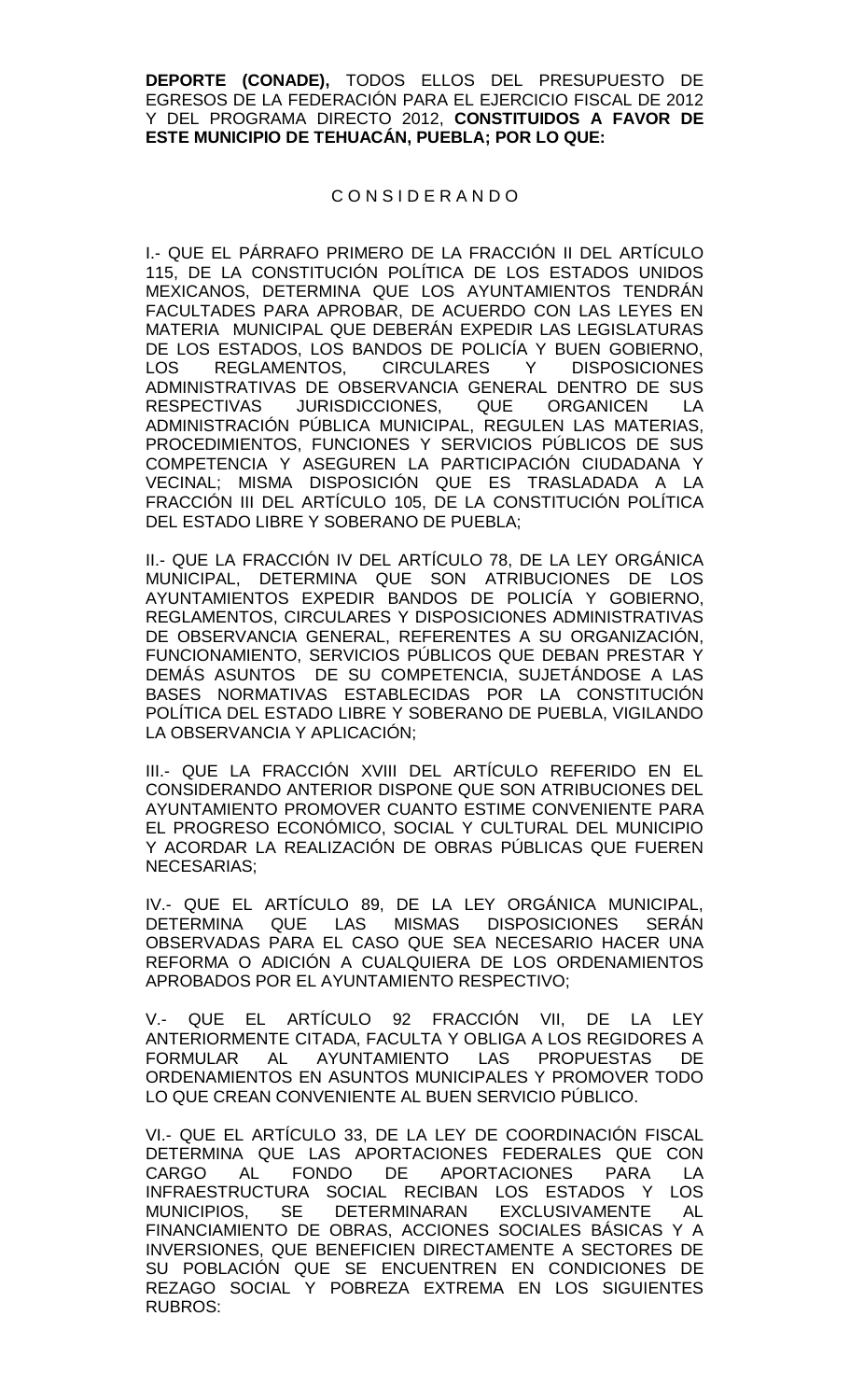A) FONDO DE APORTACIONES PARA LA INFRAESTRUCTURA SOCIAL MUNICIPAL: AGUA POTABLE, ALCANTARILLADO, DRENAJE Y LETRINAS, URBANIZACIÓN MUNICIPAL, ELECTRIFICACIÓN RURAL Y DE LAS COLONIAS POBRES, INFRAESTRUCTURA BÁSICA DE SALUD, INFRAESTRUCTURA BÁSICA EDUCATIVA, MEJORAMIENTO DE VIVIENDA, CAMINOS RURALES E INFRAESTRUCTURA PRODUCTIVA RURAL;

VII.- QUE EL ARTÍCULO 37, DE LA LEY REFERIDA INDICA QUE LAS APORTACIONES FEDERALES QUE ESTÁN A CARGO AL FONDO DE APORTACIONES PARA EL FORTALECIMIENTO DE LOS MUNICIPIOS DE LAS DEMARCACIONES TERRITORIALES DEL DISTRITO FEDERAL, RECIBAN LOS MUNICIPIOS A TRAVÉS DE LOS ESTADOS Y LAS DEMARCACIONES TERRITORIALES POR CONDUCTO DEL DISTRITO FEDERAL SE DESTINARAN EXCLUSIVAMENTE A LA SATISFACCIÓN DE SUS REQUERIMIENTOS, DANDO PRIORIDAD AL CUMPLIMIENTO DE SUS OBLIGACIONES FINANCIERAS Y A LA ATENCIÓN DE LAS NECESIDADES DIRECTAMENTE VINCULADAS A LA SEGURIDAD PUBLICA DE SUS HABITANTES. RESPECTO DE LAS APORTACIONES QUE RECIBAN CON CARGO AL FONDO A QUE SE REFIERE ESTE ARTÍCULO, LOS MUNICIPIOS Y LAS DEMARCACIONES TERRITORIALES DEL DISTRITO FEDERAL TENDRÁN LAS MISMAS OBLIGACIONES A QUE SE REFIEREN LAS FRACCIONES I Y III DEL ARTÍCULO 33 DE ESTA LEY;

VIII- QUE EL ARTÍCULO 46, DE LA LEY DE COORDINACIÓN FISCAL EN SU SEGUNDO PÁRRAFO MANIFIESTA QUE LAS APORTACIONES A QUE SE REFIERE EL CAPITULO V DEL MISMO ORDENAMIENTO SERÁN ADMINISTRADAS Y EJERCIDAS POR LOS GOBIERNOS DE LAS ENTIDADES FEDERATIVAS Y, EN SU CASO, DE LOS MUNICIPIOS QUE RECIBAN, CONFORME A SUS PROPIAS LEYES. POR LO TANTO, DEBERÁN REGISTRARLAS COMO INGRESOS PROPIOS DESTINADOS ESPECÍFICAMENTE A LOS FINES ESTABLECIDOS EN LOS CITADOS ARTÍCULOS;

IX.- CON EXCEPCIÓN A LO EXPRESAMENTE ESTIPULADO EN EL PRESENTE DICTAMEN REGIRÁN TODOS Y CADA UNO DE LOS CONSIDERANDOOS DESCRITOS EN EL ACUERDO DE CABILDO DE FECHA 28 DE FEBRERO DE 2012.

X.- QUE EL ARTÍCULO 94, DE LA LEY ORGÁNICA ESTABLECE QUE EL AYUNTAMIENTO, PARA FACILITAR EL DESEMPENO DE LOS ASUNTOS QUE LE COMPETEN NOMBRARA COMISIONES ASUNTOS QUE LE COMPETEN NOMBRARA COMISIONES<br>PERMANENTES O TRANSITORIAS, QUE EXAMINEN E INSTRUYAN HASTA PONERLOS EN ESTADO DE RESOLUCIÓN;

XI.- QUE LA DIRECCIÓN DE OBRAS PÚBLICAS ES LA DEPENDENCIA ENCARGADA DE LA APLICACIÓN DE LOS RECURSOS DEL RAMO 33, ESPECÍFICAMENTE SE ENCARGARA DE LA INTEGRACIÓN DE LOS EXPEDIENTES TÉCNICOS DE OBRAS SOLICITADAS POR LOS SECTORES DEL MUNICIPIO QUE SE ENCUENTREN EN EL REZAGO SOCIAL Y EXTREMA POBREZA; LA SUPERVISIÓN DE LOS TRABAJOS CONTRATADOS Y LA COMPROBACIÓN DE LAS OBRAS REFERIDAS;

XII.- QUE ES UN IMPERATIVO PARA ESTE AYUNTAMIENTO PROMOVER CUANTO ESTIME CONVENIENTE PARA EL PROGRESO ECONÓMICO, SOCIAL, Y CULTURAL DEL MUNICIPIO ACORDAR LA REALIZACIÓN DE OBRAS PÚBLICAS QUE FUEREN NECESARIAS;

XIII.- QUE LOS MIEMBROS DE LA COMISION SUSCRITA TENEMOS A BIEN PRESENTAR ESTE DICTAMEN, EN VIRTUD DE QUE SE HAN REALIZADO LOS ESTUDIOS CORRESPONDIENTES AL ANÁLISIS Y AUTORIZACIÓN DE LAS OBRAS Y ACCIONES QUE SERÁN OBJETO DE INCLUSIÓN, MODIFICACIÓN y CANCELACIÓN AL "LISTADO DE PRIORIDAD DE OBRAS 2012" DERIVADO DEL ACUERDO DE CABILDO DE FECHA 28 DE FEBRERO DE 2012, QUE DETERMINA EL LISTADO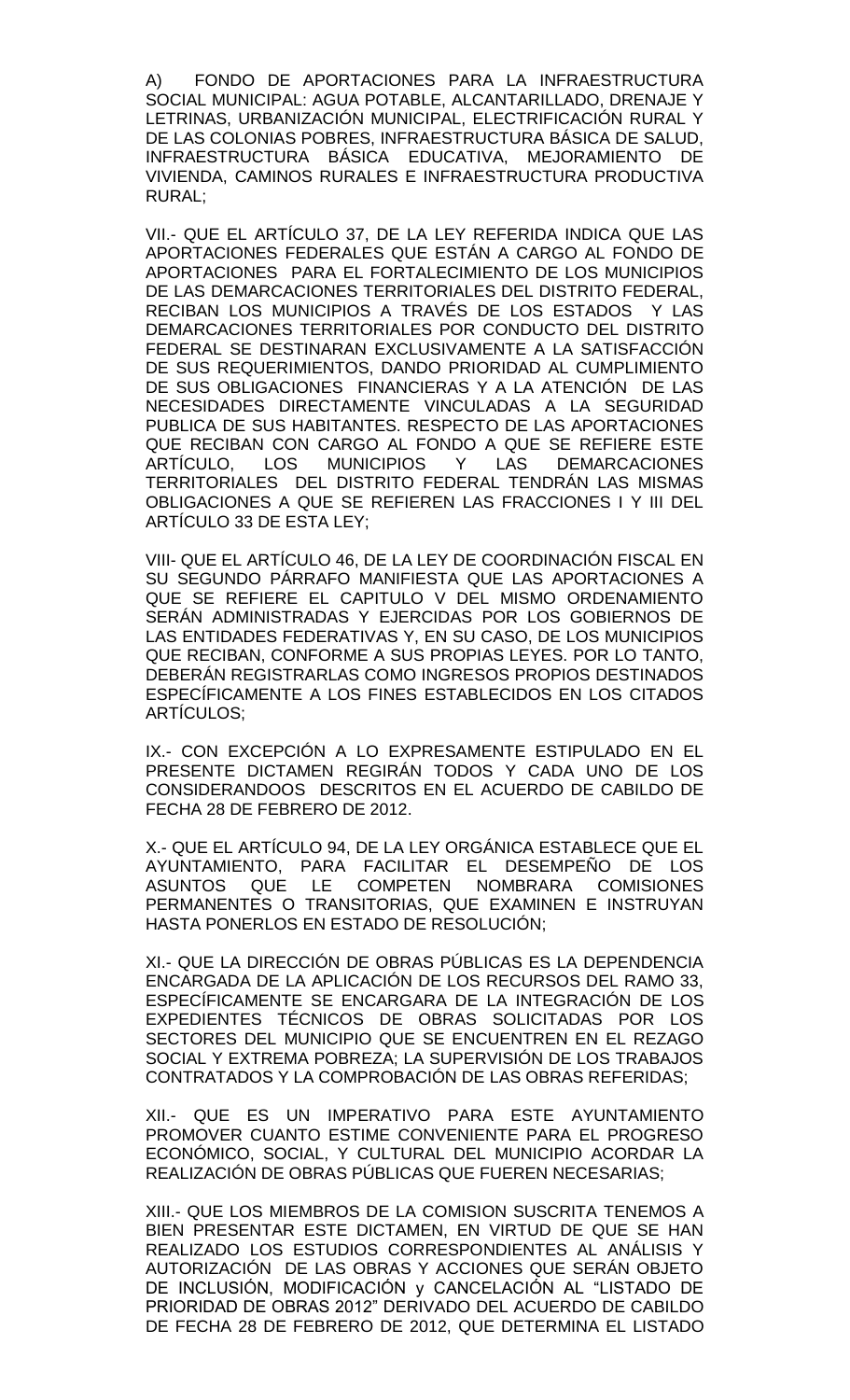DE PRIORIDAD DE OBRAS Y ACCIONES QUE SERÁN FINANCIADOS CON RECURSOS PROVENIENTES DEL RAMO 33 INSERTADAS EN LOS PROGRAMAS DEL FONDO DE INFRAESTRUCTURA MUNICIPAL Y FONDO DE APORTACIONES PARA EL FORTALECIMIENTO DE LOS MUNICIPIOS; RECURSOS DEL RAMO 20 INSERTADAS EN EL PROGRAMA HÁBITAT Y PROGRAMA DE RESCATE DE ESPACIOS PÚBLICOS; PROGRAMA DE ASIGNACIÓN DE RECURSOS DERIVADOS DEL PAGO DE DERECHOS DE AGUA (PRODDER), SUBSIDIO PARA LA SEGURIDAD PÚBLICA DE LOS MUNICIPIOS (SUBSEMUN), CONSEJO NACIONAL PARA LA CULTURA Y LAS ARTES (CONACULTA), COMISION NACIONAL DE CULTURA FÍSICA Y DEPORTE (CONADE), TODOS ELLOS DEL PRESUPUESTO DE EGRESOS DE LA FEDERACIÓN PARA EL EJERCICIO FISCAL DE 2012 Y DEL PROGRAMA DIRECTO 2012 CONSTITUIDOS A FAVOR DE ESTE MUNICIPIO DE TEHUACÁN.

CONCLUYENDO EN QUE ESTA COMISIÓN PROPONE AL HONORABLE CABILDO DE LA SELECCIÓN Y PRIORIDAD DE OBRAS DE ACCIONES QUE SE CONSIGNAN EN EL LISTADO QUE SE ANEXA COMO AL PRESENTE INSTRUMENTO, DENOMINADO "MODIFICACIONES PRESUPUESTALES 2012"; DEBIDO AL ANÁLISIS REALIZADO, LA PRIORIDAD Y LOS DEMÁS ELEMENTOS DE SELECCIÓN DE OBRAS Y ACCIONES QUE SERÁN ALTERADAS AL "LISTADO DE PRIORIDAD DE OBRAS Y ACCIONES 2012" PUES FUERON REALIZADAS EN BASE A LOS CRITERIOS BÁSICOS CONSIDERADOS EN EL ACUERDO DE CABILDO EN CUESTIÓN DE FECHA 28 DE FEBRERO DE 2012; ANEXOS QUE SE TIENEN POR REPRODUCIDOS COMO SI A LA LETRA SE INSERTARE EN OBVIO DE REPETICIONES, LO ANTERIOR PARA LOS EFECTOS LEGALES A LOS QUE HAYA LUGAR. POR LO ANTERIORMENTE EXPUESTO Y FUNDADO EN LOS CONSIDERANDOS QUE ANTECEDEN Y EN USO DE LAS FACULTADES CONFERIDAS A LOS MIEMBROS INTEGRANTES DE LAS COMISIONES QUE SUSCRIBEN, PRESENTAN A ESTE CUERPO EDILICIO EL SIGUIENTE:

# **D I C T A M E N**

ÚNICO: SE AUTORICE Y APRUEBE EL PRESENTE DICTAMEN EN LOS TÉRMINOS DESCRITOS EN EL MISMO, APROBANDO LAS REFORMAS Y ADICIONES AL ACUERDO DE CABILDO DE FECHA 28 DE FEBRERO DE 2012 QUE DETERMINA EL LISTADO DE PRIORIDAD DE OBRAS Y ACCIONES QUE SERÁN FINANCIADOS CON RECURSOS PROVENIENTES DEL RAMO 33 INSERTADAS EN LOS PROGRAMAS DEL FONDO DE INFRAESTRUCTURA MUNICIPAL Y FONDO DE APORTACIONES PARA EL FORTALECIMIENTO DE LOS MUNICIPIOS; RECURSOS DEL RAMO 20 INSERTADAS EN EL PROGRAMA HÁBITAT Y PROGRAMA DE RESCATE DE ESPACIOS PÚBLICOS; PROGRAMA DE ASIGNACIÓN DE RECURSOS DERIVADOS DEL PAGO DE DERECHOS DE AGUA (PRODDER), SUBSIDIO PARA LA SEGURIDAD PÚBLICA DE LOS MUNICIPIOS (SUBSEMUN), CONSEJO NACIONAL PARA LA CULTURA Y LAS ARTES (CONACULTA), COMISION NACIONAL DE CULTURA FÍSICA Y DEPORTE (CONADE), **TODOS ELLOS DEL PRESUPUESTO DE EGRESOS DE LA FEDERACIÓN PARA EL EJERCICIO FISCAL DE 2012 Y DEL PROGRAMA DIRECTO 2012 CONSTITUIDOS A FAVOR DE ESTE MUNICIPIO DE TEHUACÁN, PUEBLA.- A T E N T A M E N T E.- COMISIÓN DE DESARROLLO URBANO Y OBRAS PÚBLICAS .-** C. ARQ. CARLOS ARENAS GUTIÉRREZ.- PRESIDENTE.- C. GABRIELA BRINGAS DELGADO.- MIEMBRO INTEGRANTE.- C. GRETA GARCÍA SALAZAR.- MIEMBRO INTEGRANTE.- FIRMAS ILEGIBLES".

SEÑOR PRESIDENTE MUNICIPAL, REGIDORES Y SINDICO MUNICIPAL, EN VOTACIÓN SE LES CONSULTA SI SE APRUEBA LA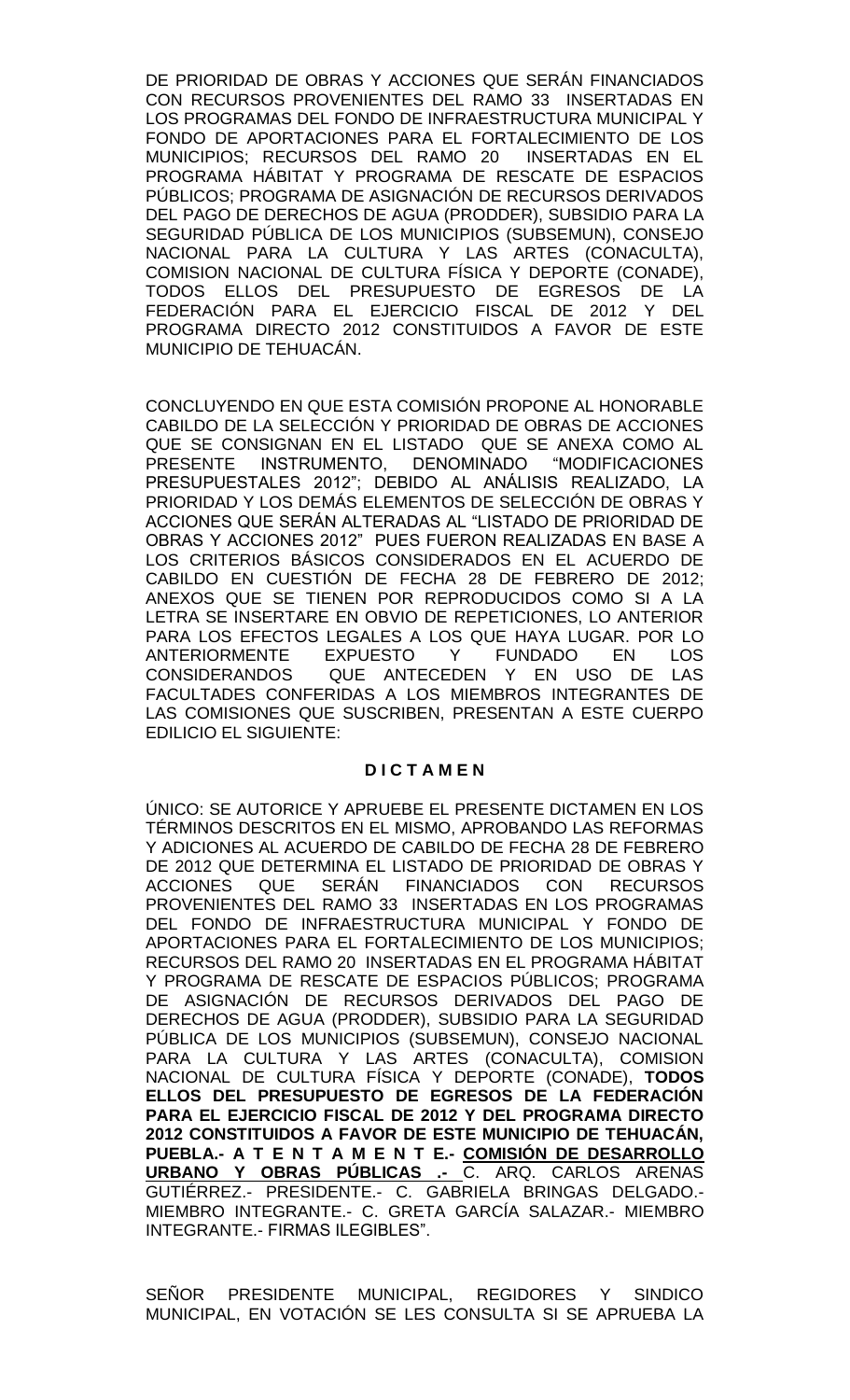PROPUESTA PRESENTADA EN CUESTIÓN, LOS QUE ESTÉN POR LA AFIRMATIVA SÍRVANSE MANIFESTARLO LEVANTANDO LA MANO.

HABIÉNDOSE ANALIZADO AMPLIAMENTE EL CONTENIDO DEL DICTAMEN DE REFERENCIA, POR MAYORÍA CON 13 VOTOS A FAVOR, POR PARTE DE LOS INTEGRANTES DEL HONORABLE CABILDO, SE DETERMINA EL SIGUIENTE:

# **A C U E R D O**

**ÚNICO:** SE AUTORIZA Y APRUEBA EL PRESENTE DICTAMEN EN LOS TÉRMINOS DESCRITOS EN EL MISMO, **APROBANDO LAS REFORMAS Y ADICIONES AL ACUERDO DE CABILDO DE FECHA 28 DE FEBRERO DE 2012** QUE DETERMINA EL LISTADO DE PRIORIDAD DE OBRAS Y ACCIONES QUE SERÁN FINANCIADOS CON RECURSOS PROVENIENTES DEL RAMO 33 INSERTADAS EN LOS PROGRAMAS DEL FONDO DE INFRAESTRUCTURA MUNICIPAL Y FONDO DE APORTACIONES PARA EL FORTALECIMIENTO DE LOS MUNICIPIOS; RECURSOS DEL RAMO 20 INSERTADAS EN EL PROGRAMA HÁBITAT Y PROGRAMA DE RESCATE DE ESPACIOS PÚBLICOS; PROGRAMA DE ASIGNACIÓN DE RECURSOS DERIVADOS DEL PAGO DE DERECHOS DE AGUA (PRODDER), SUBSIDIO PARA LA SEGURIDAD PÚBLICA DE LOS MUNICIPIOS (SUBSEMUN), CONSEJO NACIONAL PARA LA CULTURA Y LAS ARTES (CONACULTA), COMISION NACIONAL DE CULTURA FÍSICA Y DEPORTE (CONADE), **TODOS ELLOS DEL PRESUPUESTO DE EGRESOS DE LA FEDERACIÓN PARA EL EJERCICIO FISCAL DE 2012 Y DEL PROGRAMA DIRECTO 2012 CONSTITUIDOS A FAVOR DE ESTE MUNICIPIO DE TEHUACÁN, PUEBLA.**

LO ANTERIOR CON FUNDAMENTO EN LOS DISPOSITIVOS LEGALES INVOCADOS EN EL DICTAMEN DE REFERENCIA.

**COMISIÓN DE DESARROLLO URBANO Y OBRAS PÚBLICAS.- DICTAMEN QUE REFORMA Y ADICIONA EL ACUERDO DE CABILDO DE FECHA 12 DE ABRIL DE 2013, QUE DETERMINA EL LISTADO DE PRIORIDAD DE OBRAS Y ACCIONES QUE SERÁN FINANCIADOS CON RECURSOS PROVENIENTES DEL RAMO 33 INSERTADAS EN LOS PROGRAMAS DEL FONDO DE INFRAESTRUCTURA MUNICIPAL Y FONDO DE APORTACIONES PARA EL FORTALECIMIENTO DE LOS MUNICIPIOS; RECURSOS DEL RAMO 20 INSERTADAS EN EL PROGRAMA HÁBITAT Y PROGRAMA DE RESCATE DE ESPACIOS PÚBLICOS.**

SEÑOR REGIDOR TIENE USTED EL USO DE LA PALABRA.

EL C. CARLOS ARENAS GUTIÉRREZ, PROCEDE A DAR LECTURA AL DICTAMEN CORRESPONDIENTE, MISMO QUE A LA LETRA DICE:

"… TEHUACÁN, PUEBLA; A 04 DE FEBRERO DE 2014.

# **HONORABLE CABILDO:**

**LOS SUSCRITOS C. ARQ. CARLOS ARENAS GUTIÉRREZ; C. GABRIELA BRINGAS DELGADO Y C. GRETA GARCÍA SALAZAR, MIEMBROS INTEGRANTES DE LA** COMISIÓN DE DESARROLLO URBANO Y OBRAS PUBLICAS**; DEL HONORABLE AYUNTAMIENTO DEL MUNICIPIO DE TEHUACÁN, PUEBLA; EN USO DE LAS FACULTADES QUE NOS CONFIERE EL ARTÍCULO 78 FRACCIÓN V, DE LA LEY ORGÁNICA MUNICIPAL, SOMETEMOS A LA CONSIDERACIÓN DE ESTE HONORABLE CUERPO COLEGIADO EL PRESENTE DICTAMEN MEDIANTE EL CUAL SE**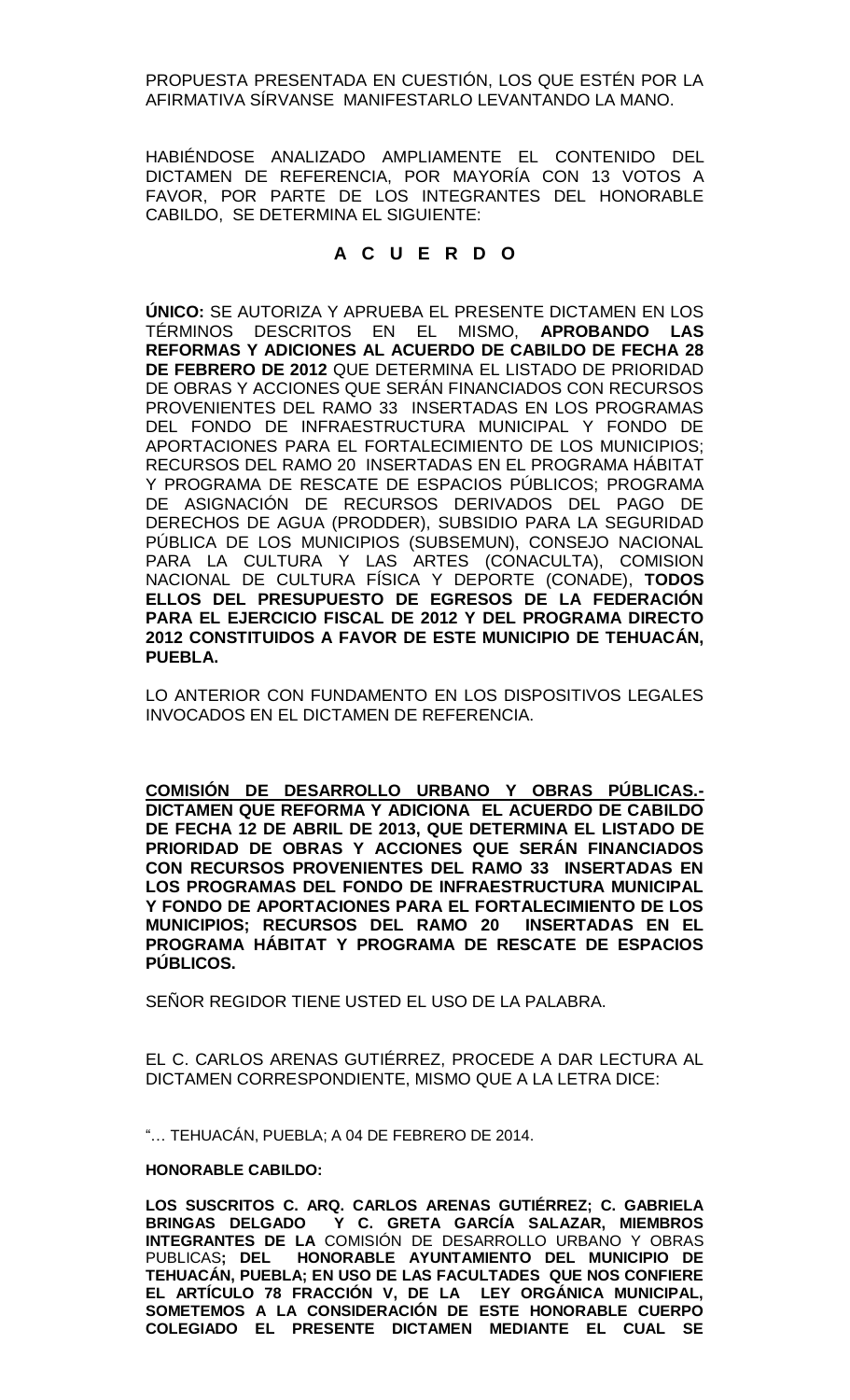**DETERMINA:** DICTAMEN QUE REFORMA Y ADICIONA EL ACUERDO DE CABILDO DE FECHA 12 DE ABRIL DE 2013, QUE DETERMINA EL LISTADO DE PRIORIDAD DE OBRAS Y ACCIONES QUE SERÁN FINANCIADOS CON RECURSOS PROVENIENTES DEL RAMO 33 INSERTADAS EN LOS RECURSOS PROVENIENTES DEL RAMO 33 PROGRAMAS DEL FONDO DE INFRAESTRUCTURA MUNICIPAL Y FONDO DE APORTACIONES PARA EL FORTALECIMIENTO DE LOS MUNICIPIOS; RECURSOS DEL RAMO 20 INSERTADAS EN EL PROGRAMA HÁBITAT Y PROGRAMA DE RESCATE DE ESPACIOS PÚBLICOS; FONDO DE PAVIMENTACIÓN, ESPACIOS DEPORTIVOS, ALUMBRADO PÚBLICO Y REHABILITACIÓN DE INFRAESTRUCTURA EDUCATIVA PARA MUNICIPIOS Y DEMARCACIONES TERRITORIALES, **PROGRAMA DE ASIGNACIÓN DE RECURSOS DERIVADOS DEL PAGO DE DERECHOS DE AGUA (PRODDER), CONSEJO NACIONAL PARA LA CULTURA Y LAS ARTES (CONACULTA), COMISION NACIONAL DE CULTURA FÍSICA Y DEPORTE (CONADE),** TODOS ELLOS DEL PRESUPUESTO DE EGRESOS DE LA FEDERACIÓN PARA EL EJERCICIO FISCAL DE 2013 Y DEL PROGRAMA DIRECTO 2013, **CONSTITUIDOS A FAVOR DE ESTE MUNICIPIO DE TEHUACÁN, PUEBLA; POR LO QUE:**

#### C O N S I D E R A N D O

I.- QUE EL PÁRRAFO PRIMERO DE LA FRACCIÓN II DEL ARTÍCULO 115, DE LA CONSTITUCIÓN POLÍTICA DE LOS ESTADOS UNIDOS MEXICANOS, DETERMINA QUE LOS AYUNTAMIENTOS TENDRÁN FACULTADES PARA APROBAR, DE ACUERDO CON LAS LEYES EN MATERIA MUNICIPAL QUE DEBERÁN EXPEDIR LAS LEGISLATURAS DE LOS ESTADOS, LOS BANDOS DE POLICÍA Y BUEN GOBIERNO, LOS REGLAMENTOS, CIRCULARES Y DISPOSICIONES ADMINISTRATIVAS DE OBSERVANCIA GENERAL DENTRO DE SUS RESPECTIVAS JURISDICCIONES, QUE ORGANICEN LA ADMINISTRACIÓN PÚBLICA MUNICIPAL, REGULEN LAS MATERIAS, PROCEDIMIENTOS, FUNCIONES Y SERVICIOS PÚBLICOS DE SUS COMPETENCIA Y ASEGUREN LA PARTICIPACIÓN CIUDADANA Y VECINAL; MISMA DISPOSICIÓN QUE ES TRASLADADA A LA FRACCIÓN III DEL ARTÍCULO 105, DE LA CONSTITUCIÓN POLÍTICA DEL ESTADO LIBRE Y SOBERANO DE PUEBLA;

II.- QUE LA FRACCIÓN IV DEL ARTÍCULO 78, DE LA LEY ORGÁNICA<br>MUNICIPAL. DETERMINA QUE SON ATRIBUCIONES DE LOS MUNICIPAL, DETERMINA QUE SON ATRIBUCIONES DE LOS AYUNTAMIENTOS EXPEDIR BANDOS DE POLICÍA Y GOBIERNO, REGLAMENTOS, CIRCULARES Y DISPOSICIONES ADMINISTRATIVAS DE OBSERVANCIA GENERAL, REFERENTES A SU ORGANIZACIÓN, FUNCIONAMIENTO, SERVICIOS PÚBLICOS QUE DEBAN PRESTAR Y DEMÁS ASUNTOS DE SU COMPETENCIA, SUJETÁNDOSE A LAS BASES NORMATIVAS ESTABLECIDAS POR LA CONSTITUCIÓN POLÍTICA DEL ESTADO LIBRE Y SOBERANO DE PUEBLA, VIGILANDO LA OBSERVANCIA Y APLICACIÓN;

III.- QUE LA FRACCIÓN XVIII DEL ARTÍCULO REFERIDO EN EL CONSIDERANDO ANTERIOR DISPONE QUE SON ATRIBUCIONES DEL AYUNTAMIENTO PROMOVER CUANTO ESTIME CONVENIENTE PARA EL PROGRESO ECONÓMICO, SOCIAL Y CULTURAL DEL MUNICIPIO Y ACORDAR LA REALIZACIÓN DE OBRAS PÚBLICAS QUE FUEREN NECESARIAS;

IV.- QUE EL ARTÍCULO 89, DE LA LEY ORGÁNICA MUNICIPAL, DETERMINA QUE LAS MISMAS DISPOSICIONES SERÁN OBSERVADAS PARA EL CASO QUE SEA NECESARIO HACER UNA REFORMA O ADICIÓN A CUALQUIERA DE LOS ORDENAMIENTOS APROBADOS POR EL AYUNTAMIENTO RESPECTIVO;

V.- QUE EL ARTÍCULO 92 FRACCIÓN VII, DE LA LEY ANTERIORMENTE CITADA, FACULTA Y OBLIGA A LOS REGIDORES A FORMULAR AL AYUNTAMIENTO LAS PROPUESTAS DE ORDENAMIENTOS EN ASUNTOS MUNICIPALES Y PROMOVER TODO LO QUE CREAN CONVENIENTE AL BUEN SERVICIO PÚBLICO.

VI.- QUE EL ARTÍCULO 33, DE LA LEY DE COORDINACIÓN FISCAL DETERMINA QUE LAS APORTACIONES FEDERALES QUE CON CARGO AL FONDO DE APORTACIONES PARA LA INFRAESTRUCTURA SOCIAL RECIBAN LOS ESTADOS Y LOS MUNICIPIOS, SE DETERMINARAN EXCLUSIVAMENTE AL FINANCIAMIENTO DE OBRAS, ACCIONES SOCIALES BÁSICAS Y A INVERSIONES, QUE BENEFICIEN DIRECTAMENTE A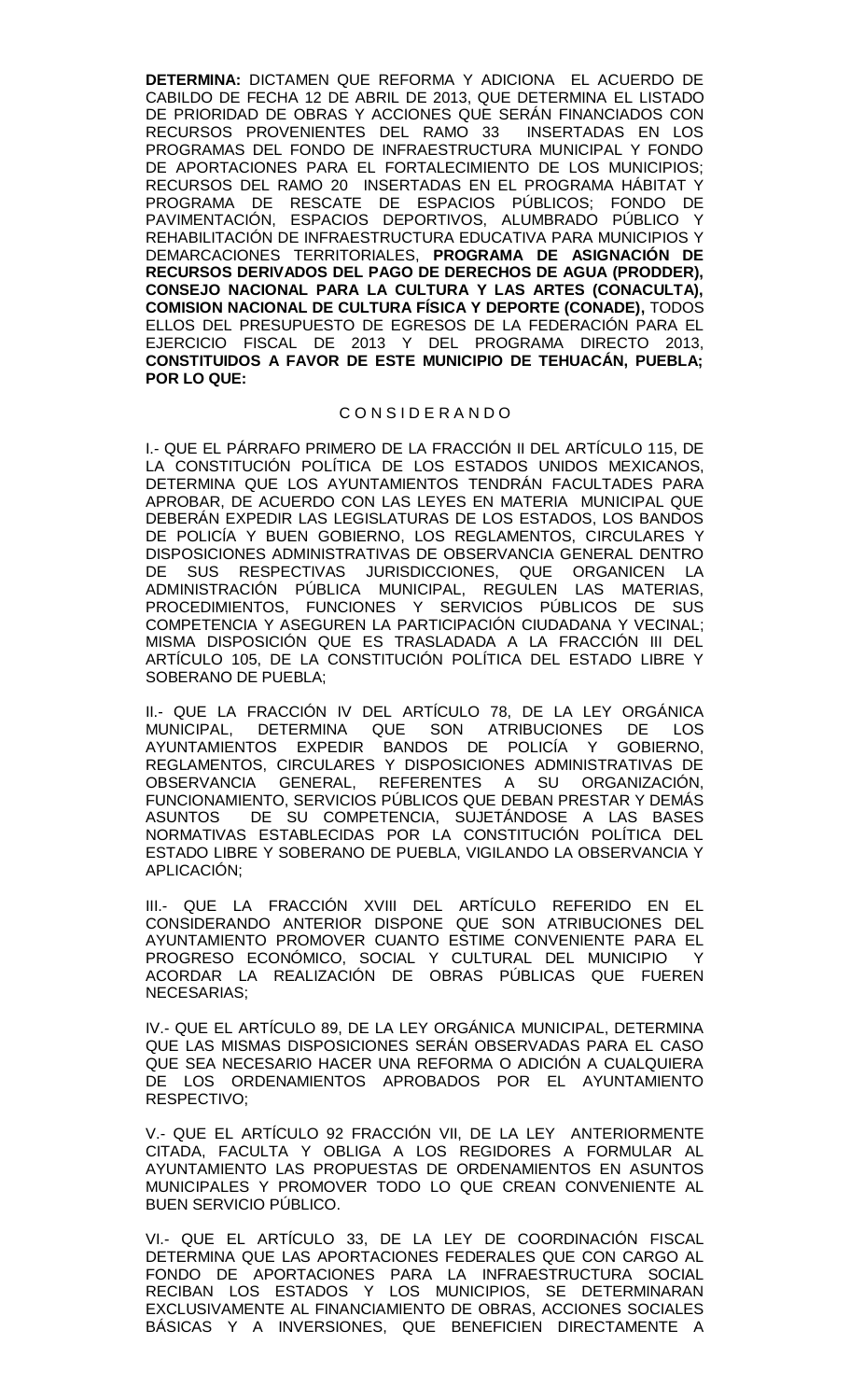SECTORES DE SU POBLACIÓN QUE SE ENCUENTREN EN CONDICIONES DE REZAGO SOCIAL Y POBREZA EXTREMA EN LOS SIGUIENTES RUBROS:

A) FONDO DE APORTACIONES PARA LA INFRAESTRUCTURA SOCIAL MUNICIPAL: AGUA POTABLE, ALCANTARILLADO, DRENAJE Y LETRINAS, URBANIZACIÓN MUNICIPAL, ELECTRIFICACIÓN RURAL Y DE LAS COLONIAS POBRES, INFRAESTRUCTURA BÁSICA DE SALUD, INFRAESTRUCTURA BÁSICA EDUCATIVA, MEJORAMIENTO DE VIVIENDA, CAMINOS RURALES E INFRAESTRUCTURA PRODUCTIVA RURAL;

VII.- QUE EL ARTÍCULO 37, DE LA LEY REFERIDA INDICA QUE LAS APORTACIONES FEDERALES QUE ESTÁN A CARGO AL FONDO DE APORTACIONES PARA EL FORTALECIMIENTO DE LOS MUNICIPIOS DE LAS DEMARCACIONES TERRITORIALES DEL DISTRITO FEDERAL, RECIBAN LOS MUNICIPIOS A TRAVÉS DE LOS ESTADOS Y LAS DEMARCACIONES TERRITORIALES POR CONDUCTO DEL DISTRITO FEDERAL SE DESTINARAN EXCLUSIVAMENTE A LA SATISFACCIÓN DE SUS REQUERIMIENTOS, DANDO PRIORIDAD AL CUMPLIMIENTO DE SUS OBLIGACIONES FINANCIERAS Y A LA ATENCIÓN DE LAS NECESIDADES DIRECTAMENTE VINCULADAS A LA SEGURIDAD PUBLICA DE SUS HABITANTES. RESPECTO DE LAS APORTACIONES QUE RECIBAN CON CARGO AL FONDO A QUE SE REFIERE ESTE ARTÍCULO, LOS MUNICIPIOS Y LAS DEMARCACIONES TERRITORIALES DEL DISTRITO FEDERAL TENDRÁN LAS MISMAS OBLIGACIONES A QUE SE REFIEREN LAS FRACCIONES I Y III DEL ARTÍCULO 33 DE ESTA LEY;

VIII.- QUE EL ARTÍCULO 46, DE LA LEY DE COORDINACIÓN FISCAL EN SU SEGUNDO PÁRRAFO MANIFIESTA QUE LAS APORTACIONES A QUE SE REFIERE EL CAPITULO V DEL MISMO ORDENAMIENTO SERÁN ADMINISTRADAS Y EJERCIDAS POR LOS GOBIERNOS DE LAS ENTIDADES FEDERATIVAS Y, EN SU CASO, DE LOS MUNICIPIOS QUE RECIBAN, CONFORME A SUS PROPIAS LEYES. POR LO TANTO, DEBERÁN REGISTRARLAS COMO INGRESOS PROPIOS DESTINADOS ESPECÍFICAMENTE A LOS FINES ESTABLECIDOS EN LOS CITADOS ARTÍCULOS;

IX.- CON EXCEPCIÓN A LO EXPRESAMENTE ESTIPULADO EN EL PRESENTE DICTAMEN REGIRÁN TODOS Y CADA UNO DE LOS CONSIDERANDOOS DESCRITOS EN EL ACUERDO DE CABILDO DE FECHA 27 DE FEBRERO DE 2012.

X.- QUE EL ARTÍCULO 94, DE LA LEY ORGÁNICA ESTABLECE QUE EL AYUNTAMIENTO, PARA FACILITAR EL DESEMPEÑO DE LOS ASUNTOS QUE LE COMPETEN NOMBRARA COMISIONES PERMANENTES O TRANSITORIAS, QUE EXAMINEN E INSTRUYAN HASTA PONERLOS EN ESTADO DE RESOLUCIÓN;

XI.- QUE LA DIRECCIÓN DE OBRAS PÚBLICAS ES LA DEPENDENCIA ENCARGADA DE LA APLICACIÓN DE LOS RECURSOS DEL RAMO 33, ESPECÍFICAMENTE SE ENCARGARA DE LA INTEGRACIÓN DE LOS EXPEDIENTES TÉCNICOS DE OBRAS SOLICITADAS POR LOS SECTORES DEL MUNICIPIO QUE SE ENCUENTREN EN EL REZAGO SOCIAL Y EXTREMA POBREZA; LA SUPERVISIÓN DE LOS TRABAJOS CONTRATADOS Y LA COMPROBACIÓN DE LAS OBRAS REFERIDAS;

XII.- QUE ES UN IMPERATIVO PARA ESTE AYUNTAMIENTO PROMOVER CUANTO ESTIME CONVENIENTE PARA EL PROGRESO ECONÓMICO, SOCIAL, Y CULTURAL DEL MUNICIPIO ACORDAR LA REALIZACIÓN DE OBRAS PÚBLICAS QUE FUEREN NECESARIAS;

XIII.- QUE LOS MIEMBROS DE LA COMISION SUSCRITA TENEMOS A BIEN PRESENTAR ESTE DICTAMEN, EN VIRTUD DE QUE SE HAN REALIZADO LOS ESTUDIOS CORRESPONDIENTES AL ANÁLISIS Y AUTORIZACIÓN DE LAS OBRAS Y ACCIONES QUE SERÁN OBJETO DE MODIFICACIÓN y CANCELACIÓN AL LISTADO DE "PRIORIDAD DE OBRAS 2013" DERIVADO DEL ACUERDO DE CABILDO DE FECHA 12 DE ABRIL DE 2013, QUE DETERMINA EL LISTADO DE PRIORIDAD DE OBRAS Y ACCIONES QUE SERÁN FINANCIADOS CON RECURSOS PROVENIENTES DEL RAMO 33 INSERTADAS EN LOS PROGRAMAS DEL FONDO DE INFRAESTRUCTURA MUNICIPAL Y FONDO DE APORTACIONES PARA EL FORTALECIMIENTO DE LOS MUNICIPIOS; RECURSOS DEL RAMO 20 INSERTADAS EN EL PROGRAMA HÁBITAT Y PROGRAMA DE RESCATE DE ESPACIOS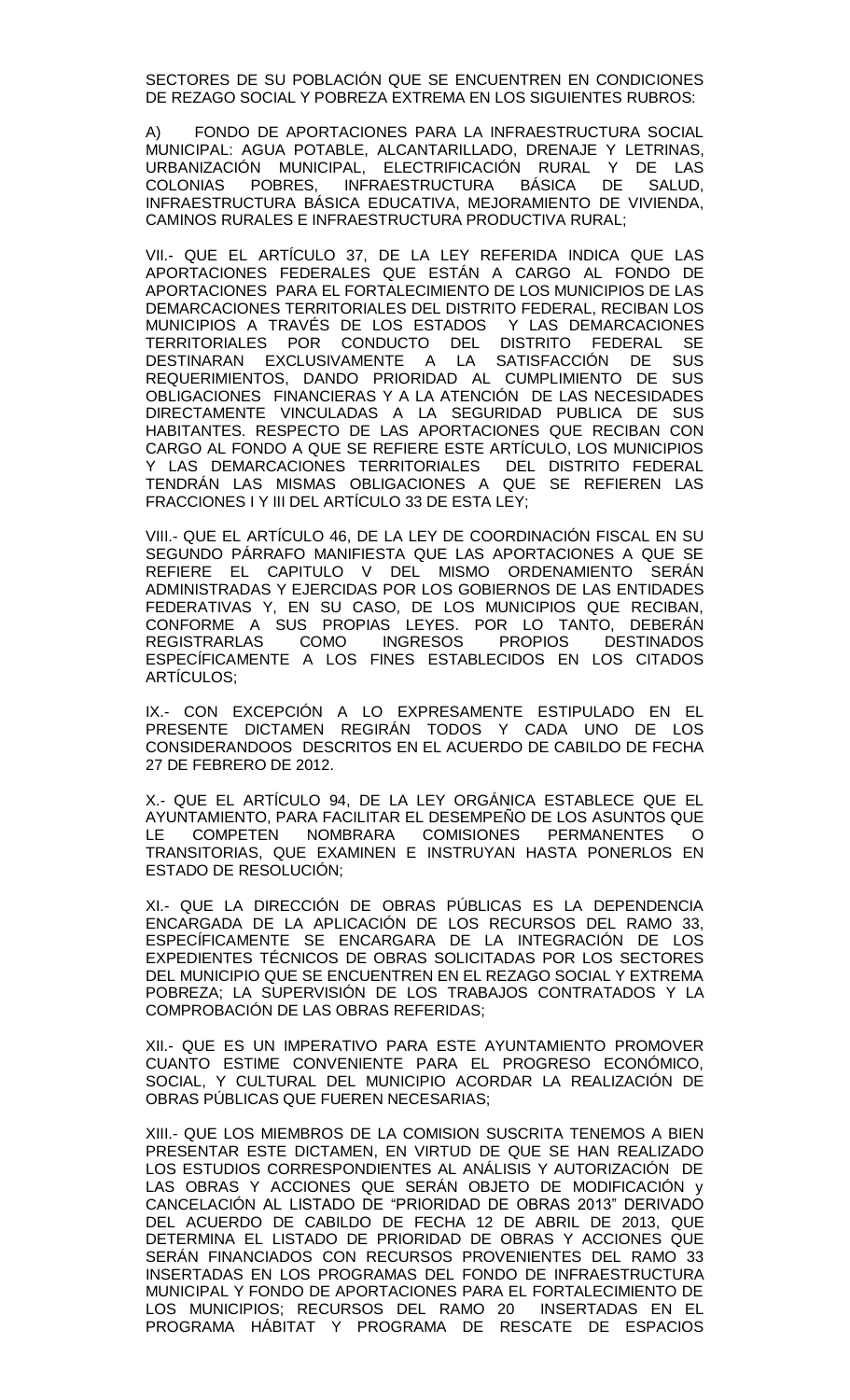PÚBLICOS; FONDO DE PAVIMENTACIÓN, ESPACIOS DEPORTIVOS, ALUMBRADO PÚBLICO Y REHABILITACIÓN DE INFRAESTRUCTURA EDUCATIVA PARA MUNICIPIOS Y DEMARCACIONES TERRITORIALES, PROGRAMA DE ASIGNACIÓN DE RECURSOS DERIVADOS DEL PAGO DE DERECHOS DE AGUA (PRODDER), CONSEJO NACIONAL PARA LA CULTURA Y LAS ARTES (CONACULTA), COMISION NACIONAL DE CULTURA FÍSICA Y DEPORTE (CONADE), TODOS ELLOS DEL PRESUPUESTO DE EGRESOS DE LA FEDERACIÓN PARA EL EJERCICIO FISCAL DE 2013 Y DEL PROGRAMA DIRECTO 2013 CONSTITUIDOS A FAVOR DE ESTE MUNICIPIO DE TEHUACÁN.

CONCLUYENDO EN QUE ESTA COMISIÓN PROPONE AL HONORABLE CABILDO DE LA SELECCIÓN Y PRIORIDAD DE OBRAS DE ACCIONES QUE SE CONSIGNAN EN EL LISTADO QUE SE ANEXA COMO AL PRESENTE INSTRUMENTO, DENOMINADO "MODIFICACIONES AL LISTADO DE PRIORIDAD DE OBRAS Y ACCIONES 2013", INHERENTE A ESTE SE ENCUENTRA EL ANEXO 1, CORRESPONDIENTE A LA FE DE ERRATAS; EN EL ANEXO 2, INCLUSIÓN DE OBRAS, Y EL ANEXO 3 CORRESPONDIENTE A LAS MODIFICACIONES PRESUPUESTALES 2013, DEBIDO AL ANÁLISIS REALIZADO, LA PRIORIDAD Y LOS DEMÁS ELEMENTOS DE SELECCIÓN DE OBRAS Y ACCIONES QUE SERÁN ALTERADAS AL LISTADO DE "MODIFICACIONES AL LISTADO DE PRIORIDAD DE OBRAS Y ACCIONES 2013" PUES FUERON REALIZADAS EN BASE A LOS CRITERIOS BÁSICOS CONSIDERADOS EN EL ACUERDO DE CABILDO EN CUESTIÓN DE FECHA 12 DE ABRIL DE 2013; ANEXOS QUE SE TIENEN POR REPRODUCIDOS COMO SI A LA LETRA SE INSERTARE EN OBVIO DE REPETICIONES, LO ANTERIOR PARA LOS EFECTOS LEGALES A LOS QUE HAYA LUGAR. POR LO ANTERIORMENTE EXPUESTO Y FUNDADO EN LOS CONSIDERANDOS QUE ANTECEDEN Y EN USO DE LAS FACULTADES CONFERIDAS A LOS MIEMBROS INTEGRANTES DE LAS COMISIONES QUE SUSCRIBEN, PRESENTAN A ESTE CUERPO EDILICIO EL SIGUIENTE:

#### **D I C T A M E N**

ÚNICO: SE AUTORICE Y APRUEBE EL PRESENTE DICTAMEN EN LOS TÉRMINOS DESCRITOS EN EL MISMO, APROBANDO LAS REFORMAS Y ADICIONES AL ACUERDO DE CABILDO DE FECHA 12 DE ABRIL DE 2013 QUE DETERMINA EL LISTADO DE PRIORIDAD DE OBRAS Y ACCIONES QUE SERÁN FINANCIADOS CON RECURSOS PROVENIENTES DEL RAMO 33 INSERTADAS EN LOS PROGRAMAS DEL FONDO DE INFRAESTRUCTURA MUNICIPAL Y FONDO DE APORTACIONES PARA EL FORTALECIMIENTO DE LOS MUNICIPIOS; RECURSOS DEL RAMO 20 INSERTADAS EN EL PROGRAMA HÁBITAT Y PROGRAMA DE RESCATE DE ESPACIOS PÚBLICOS; FONDO DE PAVIMENTACIÓN, ESPACIOS DEPORTIVOS, ALUMBRADO PÚBLICO Y REHABILITACIÓN DE INFRAESTRUCTURA EDUCATIVA PARA MUNICIPIOS Y DEMARCACIONES TERRITORIALES, PROGRAMA DE ASIGNACIÓN DE RECURSOS DERIVADOS DEL PAGO DE DERECHOS DE AGUA (PRODDER), CONSEJO NACIONAL PARA LA CULTURA Y LAS ARTES (CONACULTA), COMISION NACIONAL DE CULTURA FÍSICA Y DEPORTE (CONADE), **TODOS ELLOS DEL PRESUPUESTO DE EGRESOS DE LA FEDERACIÓN PARA EL EJERCICIO FISCAL DE 2013 Y DEL PROGRAMA DIRECTO 2013 CONSTITUIDOS A FAVOR DE ESTE MUNICIPIO DE TEHUACÁN, PUEBLA**.- A T E N T A M E N T E.- **COMISIÓN DE DESARROLLO URBANO Y OBRAS PÚBLICAS.-** C. ARQ. CARLOS ARENAS GUTIÉRREZ.- PRESIDENTE.- C. GABRIELA BRINGAS DELGADO.- MIEMBRO INTEGRANTE.- C. GRETA GARCÍA SALAZAR.- MIEMBRO INTEGRANTE.- FIRMAS ILEGIBLES",

SEÑOR PRESIDENTE MUNICIPAL, REGIDORES Y SINDICO MUNICIPAL, EN VOTACIÓN SE LES CONSULTA SI SE APRUEBA LA PROPUESTA PRESENTADA EN CUESTIÓN, LOS QUE ESTÉN POR LA AFIRMATIVA SÍRVANSE MANIFESTARLO LEVANTANDO LA MANO.

HABIÉNDOSE ANALIZADO AMPLIAMENTE EL CONTENIDO DEL DICTAMEN DE REFERENCIA, POR MAYORÍA CON 13 VOTOS A FAVOR, POR PARTE DE LOS INTEGRANTES DEL HONORABLE CABILDO, SE DETERMINA EL SIGUIENTE: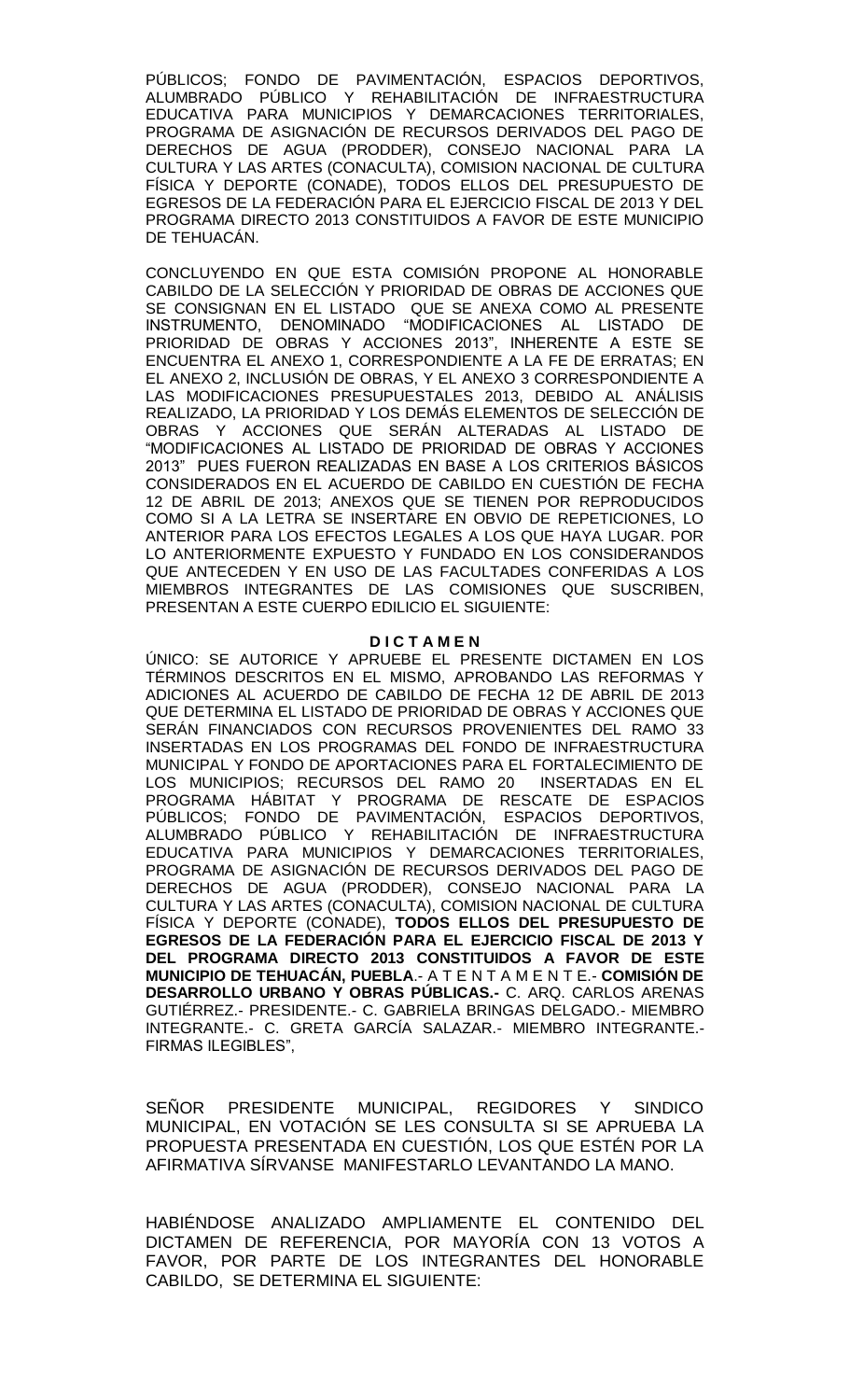**ÚNICO: SE AUTORIZA Y APRUEBA** EL PRESENTE DICTAMEN EN LOS TÉRMINOS DESCRITOS EN EL MISMO, **APROBANDO LAS REFORMAS Y ADICIONES AL ACUERDO DE CABILDO DE FECHA 12 DE ABRIL DE 2013** QUE DETERMINA EL LISTADO DE PRIORIDAD DE OBRAS Y ACCIONES QUE SERÁN FINANCIADOS CON RECURSOS PROVENIENTES DEL RAMO 33 INSERTADAS EN LOS PROGRAMAS DEL FONDO DE INFRAESTRUCTURA MUNICIPAL Y FONDO DE APORTACIONES PARA EL FORTALECIMIENTO DE LOS MUNICIPIOS; RECURSOS DEL RAMO 20 INSERTADAS EN EL PROGRAMA HÁBITAT Y PROGRAMA DE RESCATE DE ESPACIOS PÚBLICOS; FONDO DE PAVIMENTACIÓN, ESPACIOS DEPORTIVOS, ALUMBRADO PÚBLICO Y REHABILITACIÓN DE INFRAESTRUCTURA EDUCATIVA PARA MUNICIPIOS Y DEMARCACIONES TERRITORIALES, PROGRAMA DE ASIGNACIÓN DE RECURSOS DERIVADOS DEL PAGO DE DERECHOS DE AGUA (PRODDER), CONSEJO NACIONAL PARA LA CULTURA Y LAS ARTES (CONACULTA), COMISION NACIONAL DE CULTURA FÍSICA Y DEPORTE (CONADE), **TODOS ELLOS DEL PRESUPUESTO DE EGRESOS DE LA FEDERACIÓN PARA EL EJERCICIO FISCAL DE 2013 Y DEL PROGRAMA DIRECTO 2013 CONSTITUIDOS A FAVOR DE ESTE MUNICIPIO DE TEHUACÁN, PUEBLA**.

LO ANTERIOR CON FUNDAMENTO EN LOS DISPOSITIVOS LEGALES INVOCADOS EN EL DICTAMEN DE REFERENCIA.

**COMISIÓN DE PATRIMONIO Y HACIENDA PÚBLICA MUNICIPAL.- ANÁLISIS, DISCUSIÓN Y EN SU CASO APROBACIÓN DEL DICTAMEN MEDIANTE EL CUAL SE SOLICITA SE APRUEBE EL OTORGAR UN DESCUENTO DEL 50 % EN EL COBRO DE REFRENDOS DE LICENCIAS DE FUNCIONAMIENTO A APLICARSE DE MANERA RETROACTIVA AL 1º DE FEBRERO DEL 2014 Y HASTA EL 14 DE FEBRERO DEL AÑO EN CURSO.** 

SEÑORA REGIDORA, TIENE USTED EL USO DE LA PALABRA.

LA C. GABRIELA BRINGAS DELGADO, PROCEDE A DAR LECTURA AL DICTAMEN CORRESPONDIENTE, MISMO QUE A LA LETRA DICE:

#### **"… HONORABLE CABILDO:**

 LOS SUSCRITOS GABRIELA BRINGAS DELGADO, GRETA GARCÍA SALAZAR Y HUGO RUBÉN BOLAÑOS CABRERA, PRESIDENTE Y MIEMBROS DE LA COMISIÓN DE DE PATRIMONIO Y HACIENDA PÚBLICA, DEL HONORABLE AYUNTAMIENTO DEL MUNICIPIO DE TEHUACÁN, PUEBLA; EN USO DE LAS FACULTADES QUE NOS CONFIERE EL ARTÍCULO 78 FRACCIÓN V, DE LA LEY ORGÁNICA MUNICIPAL, SOMETEMOS A LA CONSIDERACIÓN DE ESTE HONORABLE CUERPO COLEGIADO EL PRESENTE DICTAMEN MEDIANTE EL CUAL SE SOLICITA SE APRUEBE **EL OTORGAR UN DESCUENTO DEL 50 % EN EL COBRO DE REFRENDOS DE LICENCIAS DE FUNCIONAMIENTO A APLICARSE DE MANERA RETROACTIVA AL 1º DE FEBRERO DEL 2014 Y HASTA EL 14 DE FEBRERO DEL AÑO EN CURSO.** LO ANTERIOR CON BASE A LOS SIGUIENTES:

**C O N S I D E R A N D O S**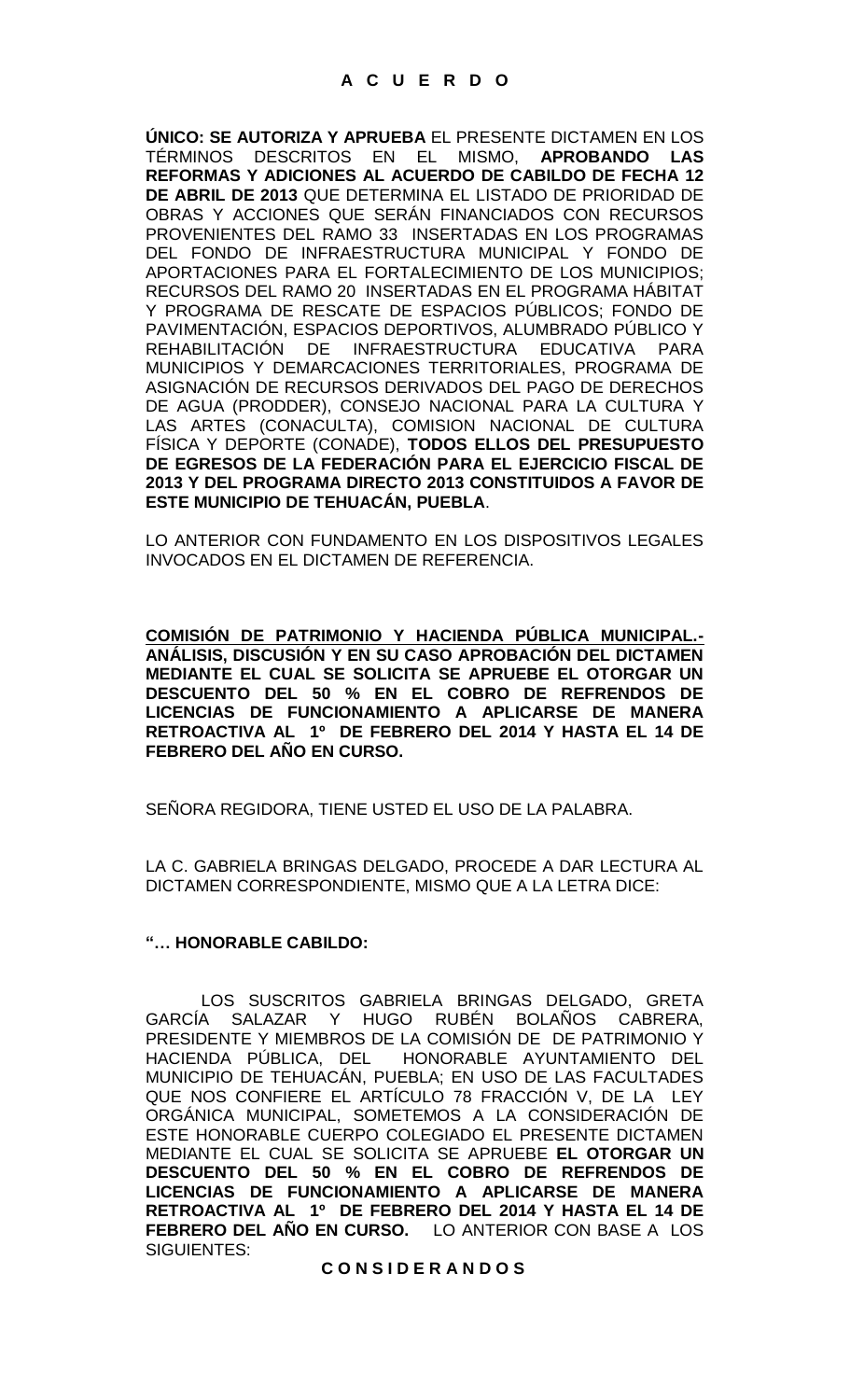**I.-** QUE LA FRACCIÓN II DEL ARTÍCULO 115 DE LA CONSTITUCIÓN POLÍTICA DE LOS ESTADOS UNIDOS MEXICANOS, SEÑALA QUE LOS MUNICIPIOS ESTARÁN INVESTIDOS DE PERSONALIDAD JURÍDICA Y PATRIMONIO PROPIO EL CUAL MANEJARÁN CONFORME A LA LEY Y QUE LOS AYUNTAMIENTOS TENDRÁN LAS FACULTADES PARA APROBAR, DE ACUERDO CON LAS LEYES EN MATERIA MUNICIPAL, QUE DEBERÁN EXPEDIR LAS LEGISLATURAS DE LOS ESTADOS, LOS BANDOS DE POLICÍA Y GOBIERNO, LOS REGLAMENTOS, LAS CIRCULARES Y DISPOSICIONES ADMINISTRATIVAS DE OBSERVANCIA GENERAL DENTRO DE SUS RESPECTIVAS JURISDICCIONES, QUE ORGANICEN LA ADMINISTRACIÓN PÚBLICA MUNICIPAL, REGULEN LAS MATERIAS, PROCEDIMIENTOS, FUNCIONES Y SERVICIOS PÚBLICOS DE SU COMPETENCIA Y ASEGUREN LA PARTICIPACIÓN CIUDADANA Y VECINAL, DISPOSICIÓN QUE ES CONFIRMADA POR LOS ARTÍCULOS 103 Y 104 FRACCIÓN III DE LA CONSTITUCIÓN POLÍTICA DEL ESTADO LIBRE Y SOBERANO DE PUEBLA Y 3 DE LA LEY ORGÁNICA MUNICIPAL.

**II.-** QUE EL MISMO ARTÍCULO 115 EN SU FRACCIÓN IV ESTABLECE QUE LOS MUNICIPIOS ADMINISTRARÁN LIBREMENTE SU HACIENDA, LA CUAL SE FORMARÁ DE LOS RENDIMIENTOS DE LOS BIENES QUE LE PERTENEZCAN, ASÍ COMO DE LAS CONTRIBUCIONES Y OTROS INGRESOS QUE LAS LEGISLATURAS ESTABLEZCAN A SU FAVOR.

**III.** QUE LA LEY DE HACIENDA MUNICIPAL DEL ESTADO LIBRE Y SOBERANO DE PUEBLA, EN SU ARTÍCULO 6 SEÑALA QUIENES SON SUJETOS DE COBRO DEL IMPUESTO PREDIAL, Y BENEFICIADOS POR LA PROPUESTA DE DESCUENTO, Y QUE A LA LETRA DICE: **ARTÍCULO 6.-** SON SUJETOS DEL IMPUESTO PREDIAL: **I.-** LOS PROPIETARIOS O POSEEDORES DE PREDIOS URBANOS O RÚSTICOS. **II.-** EL FIDEICOMITENTE O EN SU CASO EL FIDUCIARIO, EN TANTO NO TRANSMITAN LA PROPIEDAD DEL PREDIO AL FIDEICOMISARIO O A OTRAS PERSONAS, EN CUMPLIMIENTO DEL CONTRATO DE FIDEICOMISO. **III.-** LOS EJIDATARIOS O COMUNEROS QUE DISFRUTEN DE TIERRAS, CONFORME A LAS LEYES AGRARIAS EN VIGOR Y QUE SE ENCUENTREN EN LOS SUPUESTOS QUE SEÑALA LA LEY DE INGRESOS DEL MUNICIPIO.

**IV.-** ASÍ MISMO EL ARTÍCULO 10 DE LA LEY EN COMENTO ESTABLECE QUE EL PAGO DE DICHO IMPUESTO SE REALIZARÁ DENTRO DE LOS CUATRO PRIMEROS MESES DE CADA AÑO, EN LA TESORERÍA MUNICIPAL QUE CORRESPONDA AL DOMICILIO FISCAL DEL CONTRIBUYENTE.

**V.-** QUE EL ARTÍCULO 92, ESTIPULA EN SUS FRACCIONES III, IV, Y V, Y 94, DE LA LEY ORGÁNICA MUNICIPAL, ESTIPULAN QUE SON FACULTADES Y OBLIGACIONES DE LOS REGIDORES EL EJERCER LAS FACULTADES DE DELIBERACIÓN Y DECISIÓN DE LOS ASUNTOS QUE LE COMPETEN AL AYUNTAMIENTO, FORMAR PARTE DE LAS COMISIONES PARA LAS QUE FUEREN DESIGNADOS POR ESTE Y DICTAMINAR E INFORMAR SOBRE LOS ASUNTOS QUE SE LES ENCOMIENDE, DISPOSICIÓN QUE SE ARTICULA CON EL DISPOSITIVO 96 FRACCIÓN I, DEL MISMO ORDENAMIENTO QUE ESTABLECE QUE DENTRO DE LAS COMISIONES PERMANENTES DE REGIDORES SE ENCUENTRA LA DE PATRIMONIO, HACIENDA PÚBLICA MUNICIPAL, DE LA QUE FORMAMOS PARTE LOS SUSCRITOS Y QUE DEBERÁ ANALIZAR, DISCUTIR, PROPONER SOBRE LOS ASUNTOS COMPRENDIDOS EN ESAS MATERIAS.

**VI.-** QUE EL CÓDIGO FISCAL MUNICIPAL DEL ESTADO LIBRE Y SOBERANO DE PUEBLA, ESTABLECE EN LA FRACCIÓN VIII DEL ARTÍCULO 43 QUE SON FACULTADES DE LAS AUTORIDADES FISCALES MUNICIPALES EL CONDONAR O EXIMIR TOTAL O PARCIALMENTE EL PAGO DE CONTRIBUCIONES Y SUS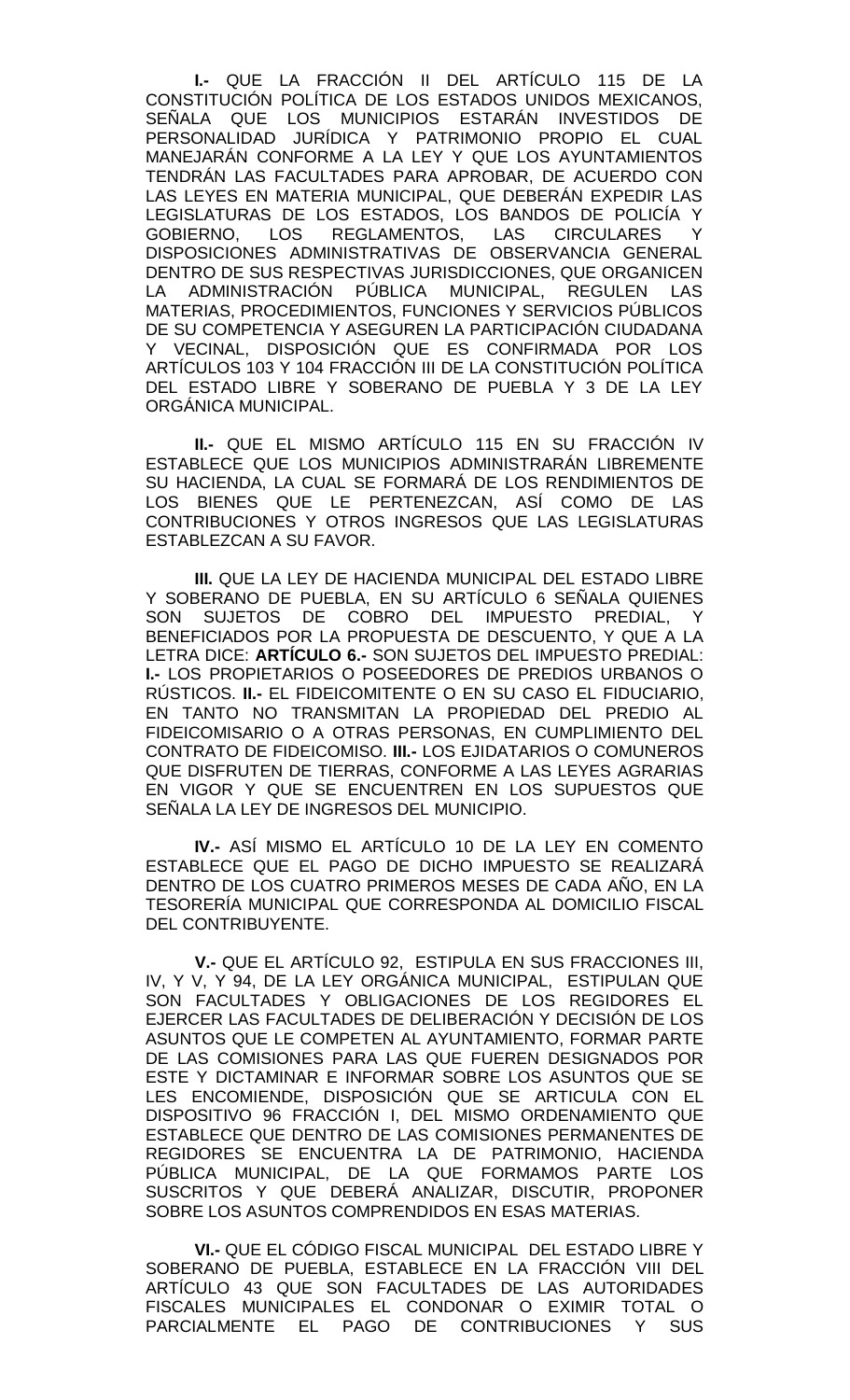ACCESORIOS, AUTORIZAR SU PAGO A PLAZO, DIFERIDO O EN PARCIALIDADES, CUANDO SE HAYA AFECTADO O TRATE DE IMPEDIR QUE SE AFECTE LA SITUACIÓN DE ALGÚN LUGAR O REGIÓN DEL MUNICIPIO, UNA RAMA DE ACTIVIDAD, LA PRODUCCIÓN O VENTA DE PRODUCTOS, O LA REALIZACIÓN DE UNA ACTIVIDAD, ASÍ COMO EN CASOS DE CATÁSTROFES SUFRIDAS O FENÓMENOS NATURALES, PLAGAS O EPIDEMIAS, SIEMPRE Y CUANDO LO ANTERIOR SEA APROBADO POR EL CABILDO.

**VII.-** DERIVADO DE LO ANTERIOR SE DESTACAN LOS MÚLTIPLES BENEFICIOS SOCIALES Y ECONÓMICOS QUE RECIBIRÁN LOS HABITANTES DEL MUNICIPIO DE TEHUACÁN, QUE RELAICEN SU PAGO POR REFRENDO **DE LICENCIAS DE FUNCIONAMIENTO CON UN DESCUENTO DEL 50% A APLICARSE HASTA EL 14 DE FEBRERO DEL 2014 Y DE MANERA RETROACTIVA AL 1º DE FEBRERO DEL AÑO EN CURSO.**

LO ANTERIOR TIENE COMO OBJETIVO OTORGAR FACILIDADES ADMINISTRATIVAS AL CONTRIBUYENTE ASÍ COMO ESTIMULO FISCAL, POR LO QUE SOMETEMOS ANTE EL HONORABLE CABILDO, EL SIGUIENTE:

## **D I C T A M E N**

**PRIMERO.-** SE APRUEBE **OTORGAR UN DESCUENTO DEL 50 % EN EL COBRO DE REFRENDOS DE LICENCIAS DE FUNCIONAMIENTO A APLICARSE DE MANERA RETROACTIVA AL 1º DE FEBRERO DEL 2014 Y HASTA EL 14 DE FEBRERO DEL AÑO EN CURSO.**

**SEGUNDO.-** SE INSTRUYA A LA TESORERÍA MUNICIPAL PARA QUE A TRAVÉS DEL DEPARTAMENTO DE IMPUESTO INGRESOS APLIQUE EL DESCUENTO AUTORIZADO.- **ATENTAMENTE.- "TEHUACÁN, COMPROMETIDOS CONTIGO".- TEHUACÁN, PUE., 04 DE FEBRERO DEL 2014.- LA COMISIÓN DE PATRIMONIO Y HACIENDA PÚBLICA MUNICIPAL.-** C. GABRIELA BRINGAS DELGADO.- PRESIDENTA.- C. GRETA GARCÍA SALAZAR.- MIEMBRO DE LA COMISIÓN.- C. HUGO RUBÉN BOLAÑOS CABRERA.- MIEMBRO DE LA COMISIÓN.- FIRMAS ILEGIBLES".

SEÑOR PRESIDENTE MUNICIPAL, REGIDORES Y SINDICO MUNICIPAL, EN VOTACIÓN SE LES CONSULTA SI SE APRUEBA LA PROPUESTA PRESENTADA EN CUESTIÓN, LOS QUE ESTÉN POR LA AFIRMATIVA SÍRVANSE MANIFESTARLO LEVANTANDO LA MANO.

HABIÉNDOSE ANALIZADO AMPLIAMENTE EL CONTENIDO DEL DICTAMEN DE REFERENCIA, POR MAYORÍA CON 13 VOTOS A FAVOR, POR PARTE DE LOS INTEGRANTES DEL HONORABLE CABILDO, SE DETERMINA EL SIGUIENTE:

# **A C U E R D O**

**PRIMERO.-** SE APRUEBA **OTORGAR UN DESCUENTO DEL 50 % EN EL COBRO DE REFRENDOS DE LICENCIAS DE FUNCIONAMIENTO A APLICARSE DE MANERA RETROACTIVA AL 1º DE FEBRERO DEL 2014 Y HASTA EL 14 DE FEBRERO DEL AÑO EN CURSO.**

**SEGUNDO.-** SE INSTRUYE A LA TESORERÍA MUNICIPAL PARA QUE A TRAVÉS DEL DEPARTAMENTO DE INGRESOS APLIQUE EL DESCUENTO AUTORIZADO.

LO ANTERIOR CON FUNDAMENTO EN LOS DISPOSITIVOS LEGALES INVOCADOS EN EL DICTAMEN DE REFERENCIA.